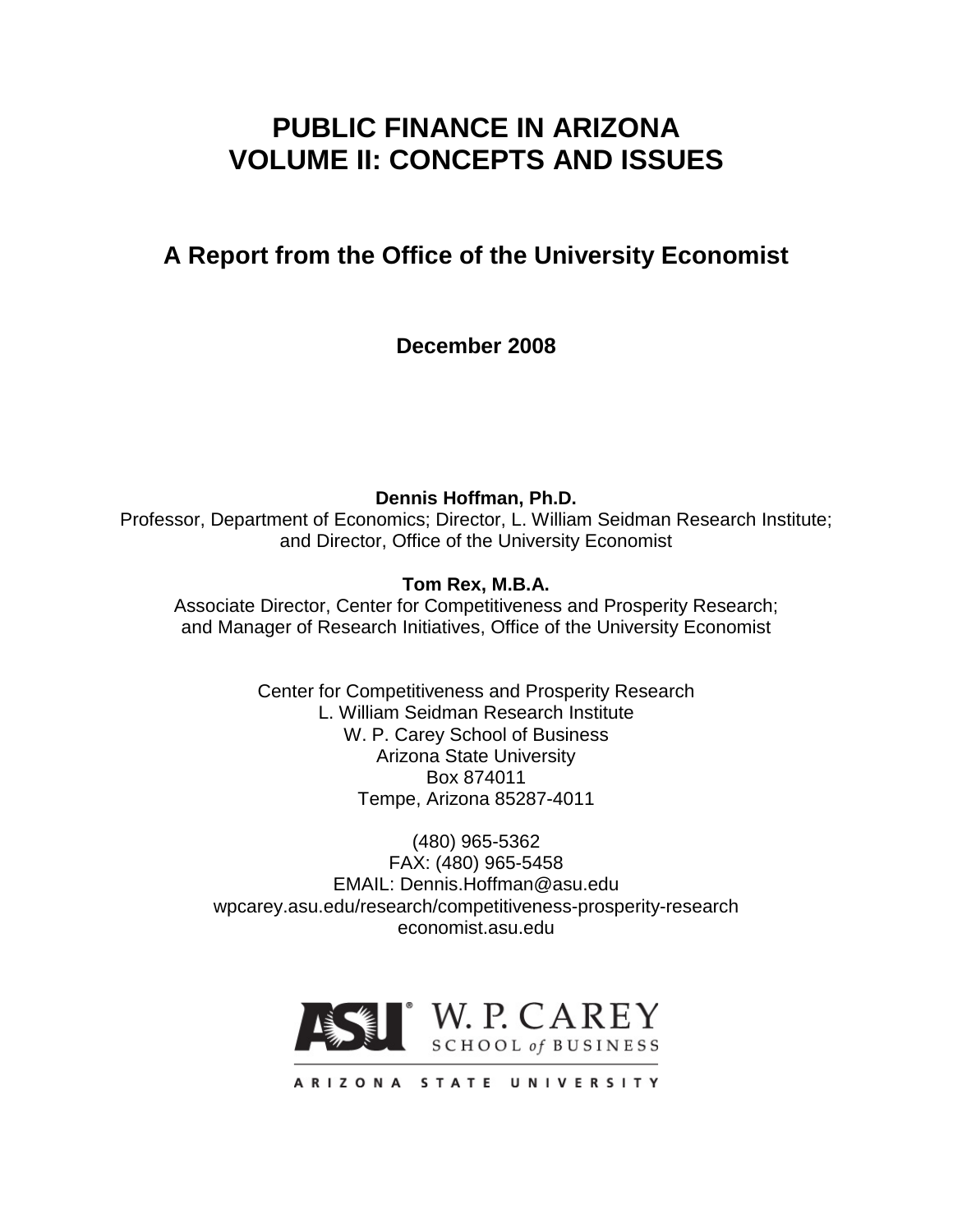#### **PREFACE**

This is the second of a series of three reports that discuss government finance in Arizona. The reports are available at www.wpcarey.asu.edu/seid/ccpr.

The first volume is an objective review of government finance in Arizona and is a prerequisite to understanding the analyses presented in this second volume. Included in the report are analyses of Arizona state government finance, using data of the Arizona Joint Legislative Budget Committee, and of the combined finances of all state and local governments within Arizona, using data of the U.S. Census Bureau. A historical perspective is provided for both datasets. For combined state and local government finance, comparisons are made to other states and to the national average. In addition, other measures of the tax burden by state are examined.

This second volume goes beyond the factual material included in the first volume. It particularly addresses the conceptual and empirical relationships between taxes, government revenue, and economic growth. It also discusses current issues specific to Arizona state government finance. The second volume is a revised version of the report "Tax Reductions, the Economy, and the Deficit in the Arizona State Government General Fund," incorporating new and updated material.

The third volume presents options and offers recommendations for managing the Arizona state government general fund. The near-term budget deficit is addressed as well as ways to prevent budget deficits from recurring every time economic growth slows. The third volume is an update to the report "Options for Managing the Arizona State Government General Fund: Closing the Structural Deficit and Preventing Large Deficits in the Future," but few changes were made.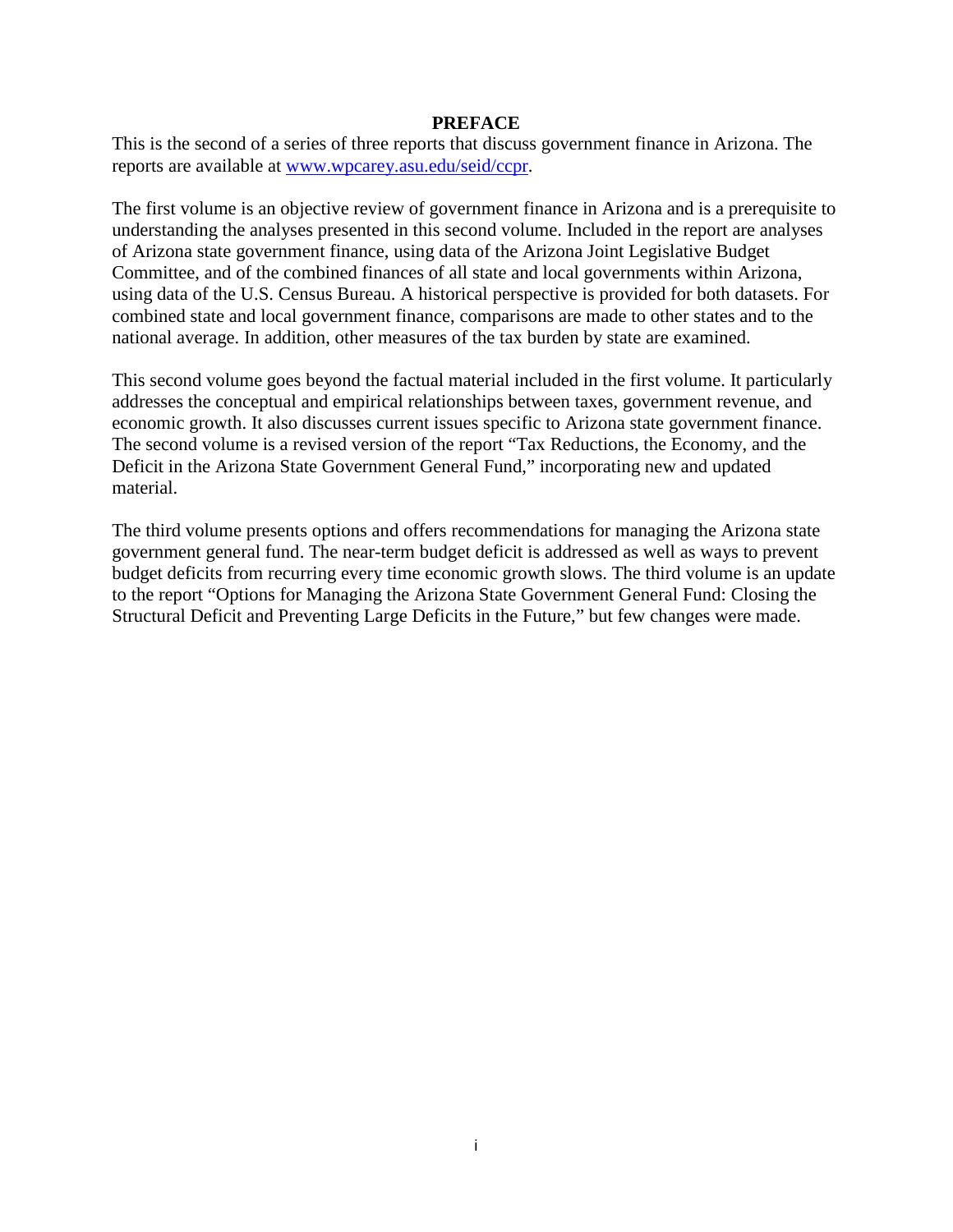## **TABLE OF CONTENTS**

| Summary                                        |    |
|------------------------------------------------|----|
| Taxes, Government Revenue, And Economic Growth | 5  |
| Taxes as a Business Expense                    | 5  |
| The Laffer Curve and Supply-Side Economics     | 6  |
| Value of Public Services                       |    |
| Tax Changes in Arizona                         | 8  |
| <b>Empirical Evidence in Arizona</b>           | 10 |
| <b>Issues In State Government Finance</b>      | 18 |
| Revenue                                        | 18 |
| Expenditures                                   | 19 |
| <b>Budget Stabilization Fund</b>               | 20 |
| Resolving the Current Deficit                  | 21 |

## **LIST OF TABLES**

| 1. Taxes and Officers' Compensation as a Percentage of Operating Income, 2005-06                                      | 6  |
|-----------------------------------------------------------------------------------------------------------------------|----|
| 2. Annual Average Economic Growth by Economic Cycle, 1975 Through 2008, Arizona and                                   | 14 |
| <b>United States</b>                                                                                                  |    |
| 3. Annual Economic Growth Rates in Arizona and United States Compared to Tax Changes in<br>Arizona, 1991 Through 2007 | 15 |
|                                                                                                                       |    |

# **LIST OF CHARTS**

| 1. Incremental Tax Change as a Share of State General Fund Expenditures and Percent Change 12 |  |
|-----------------------------------------------------------------------------------------------|--|
| in Inflation-Adjusted Earnings in Arizona, 1984 Through 2009                                  |  |

- 2. Annual Percent Change in Inflation-Adjusted Per Capita Earnings, 1984 through 2008, Arizona 13 and United States
- 3. Per Capita Personal Income and Earnings Per Employee in Arizona as a Percentage of the National Average, 1975 Through 2007 16
- 4. Arizona State Government General Fund Expenditures as a Percentage of Personal Income, 1979 Through 2009 17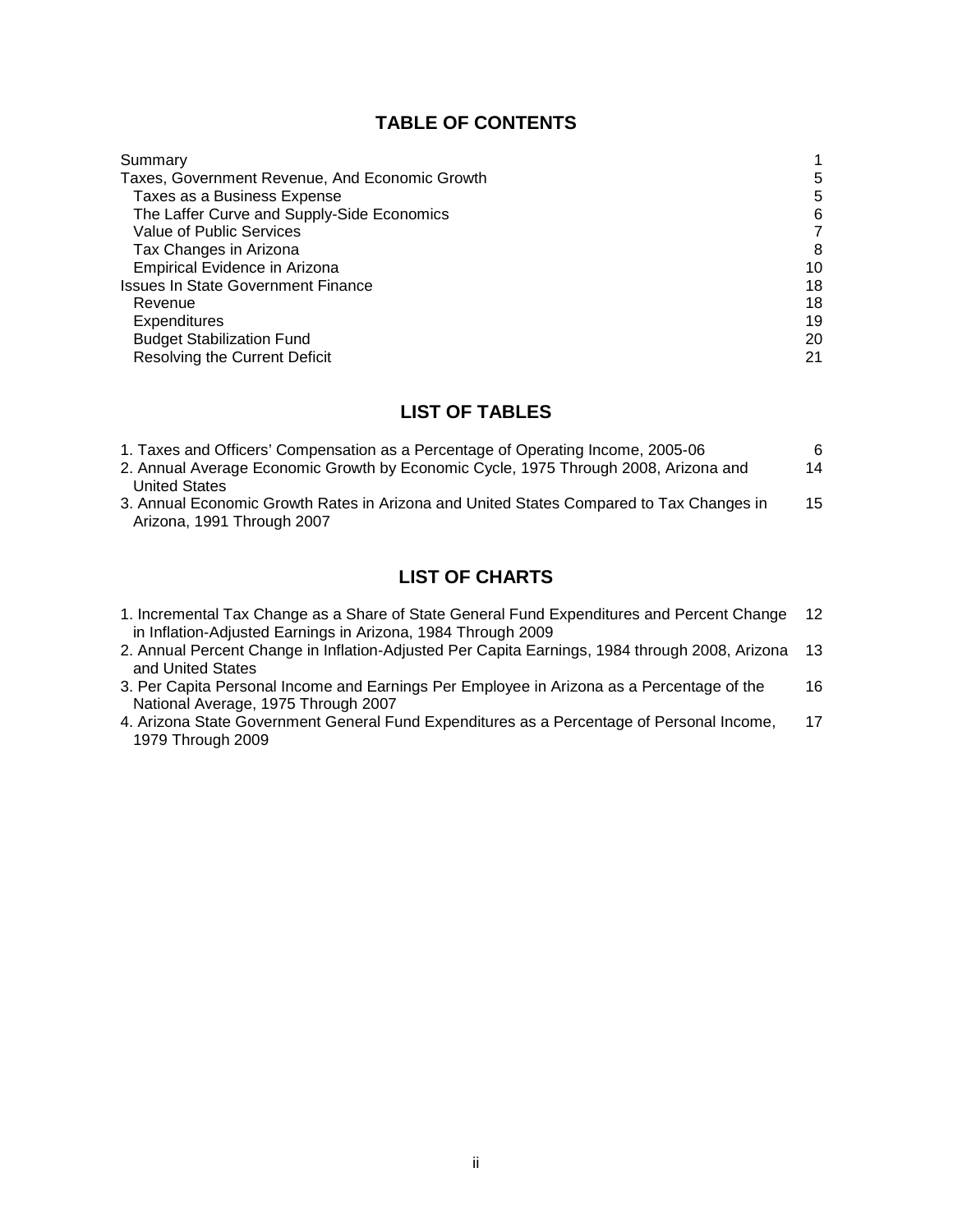#### **SUMMARY: PUBLIC FINANCE CONCEPTS**

The state and local government tax burden is small relative to the federal government tax burden. State and local government taxes account for only a small share of household income, and an even smaller share of the operating expenses of businesses.

Conceptually, state and local government taxes can have an impact on local economic growth. State and local government tax rates have an impact on state and local government tax revenue based on the Laffer Curve. Given the small size magnitude of these taxes, however, the difference in the tax burden from state to state must be very large before a noticeable effect will be seen on economic growth. Similarly, tax rates need to be considerably above the revenuemaximizing rate on the Laffer Curve before a positive revenue impact will result from a reduction in state and local government tax rates.

Taxes simply are the price paid for public services. The state and local government services that consume most of the public revenue, such as the education of children and public safety, are valued by individuals and businesses alike. If taxes are so low as to negatively affect the quality and quantity of public services, a detrimental economic effect can result.

Historically, Arizona's state and local government tax burden was near the national average. Since the late 1970s, and especially since the early 1990s, the tax burden, particularly of the state government, has been lowered significantly in Arizona. Yet while these reductions have been large from the perspective of state government, they have been small from the perspective of the size of the overall economy. Conceptually, then, one should not expect that the tax cuts in Arizona have had a positive effect either on the economy or on government revenue.

An empirical analysis fails to discern any positive effect from these tax reductions in Arizona, or any negative effect from the tax increases that occurred around 1990. The bulk of the tax cuts have occurred in years when surplus revenue has been realized due to a surge in economic growth. Government revenue, however, has been lowered by these tax cuts.

## **SUMMARY: STATE GOVERNMENT FINANCE ISSUES**

The long series of state government tax cuts in Arizona have not been matched by an equivalent reduction in state government spending, resulting in a structural budget deficit in the state's general fund. This deficit has been caused not just by lowering tax rates, but by narrowing the tax base, making it more cyclical, and by causing the revenue system to be less responsive to economic growth, resulting in revenue collections falling behind over time.

The structural deficit can be resolved through a combination of spending cuts and/or revenue enhancements. The spending cut option is limited by so much of state government spending being "protected" from reductions due to voter-passed initiatives. In addition, other types of spending are protected by statutory mandates, some derived from federal government requirements. This leaves nearly two-thirds of the general fund expenditures off limits to spending reductions.

The actual deficit last fiscal year and the projected deficits in the current and following years in the state government general fund result from a combination of the structural deficit and cyclical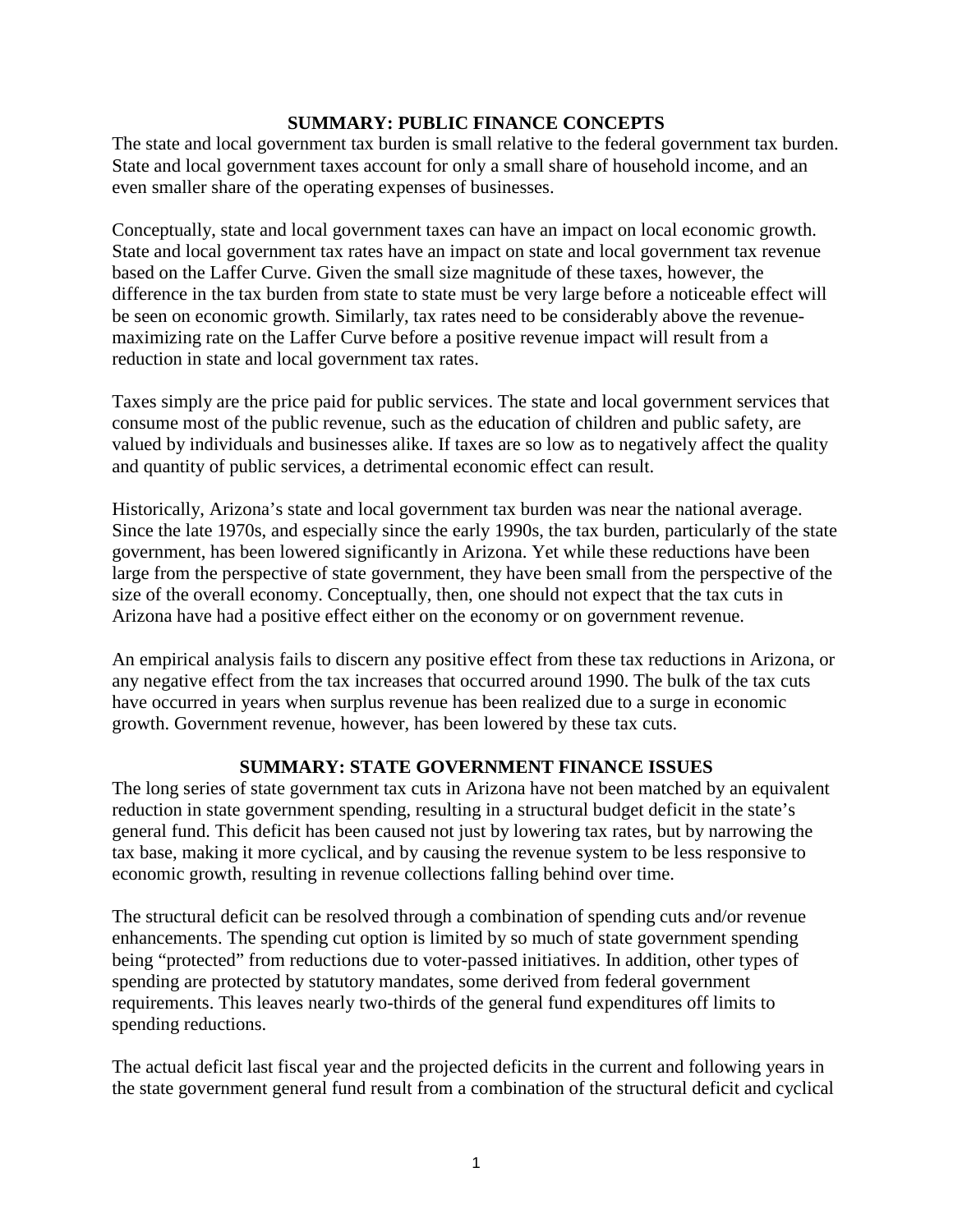reductions in revenue due to the weak economy. The projected deficit in the general fund for the current fiscal year amounts to 10 percent of all spending, but nearly 30 percent of the "discretionary" spending. With substantial spending reductions highly unlikely in some "discretionary" government functions, such as the correctional system, extremely large cuts to the rest of the discretionary spending would be necessary if the budget were to be balanced by spending reductions alone.

The budget stabilization fund was intended to transfer monies to the general fund at times when revenue cyclically declines, but the amount of money placed in this rainy-day fund has been highly inadequate to close the deficits. The early depletion of the budget stabilization fund in each of the recessions since it was created indicates both that a structural deficit exists due to tax cuts not being matched by spending reductions, and that the design of the rainy-day fund is not adequate.

#### **Resolving the Existing Deficit**

According to the Arizona Constitution, the state government general fund cannot have a deficit at the end of the fiscal year. The deficit in the current fiscal year is projected to be \$1 billion after transfers from other funds. The mix of expenditure reductions and revenue enhancements used to balance the budget should be carefully considered for several reasons.

First, unlike much of the private sector, demand does not decline for most public-sector services during a recession. In some government programs, demand rises. Thus, imposed decreases in public spending during recessions come at the same time that demand for public services is stable or rising, resulting in a reduction in the quantity and/or quality of government services. For the most disadvantaged of those consuming public services, real hardship can ensue.

Second, spending reductions by governments during recessions worsen economic conditions. Less spending for goods and services by governments will result in reduced demand for privatesector goods and services. If spending reductions are accomplished by employee layoffs, then private-sector businesses are affected further as laid-off workers either leave the state or cut back substantially on their purchases. It is not realistic to expect that many laid-off government employees will find jobs in Arizona until the recession has ended.

The result of state spending cuts of \$1 billion would be to very significantly worsen and lengthen the economic recession. A total of approximately 20,000 workers (8,000 state government and university workers and 12,000 others) might lose their jobs.

Third, cutting the public-sector workforce causes public-sector revenue to decline as the laid-off workers spend less and experience losses in income. Further, the savings to state government of not paying the former workers' salaries and benefits are partially offset by rising payments to the ex-workers for unemployment insurance and other public health and welfare programs.

Fourth, the negative economic effect of a tax increase would be no larger than that of a government spending decrease. In fact, it should be less. Some of the tax payments would come from personal savings. A portion of a tax increase would be exported to nonresidents and to the federal government (since state taxes are federally deductible).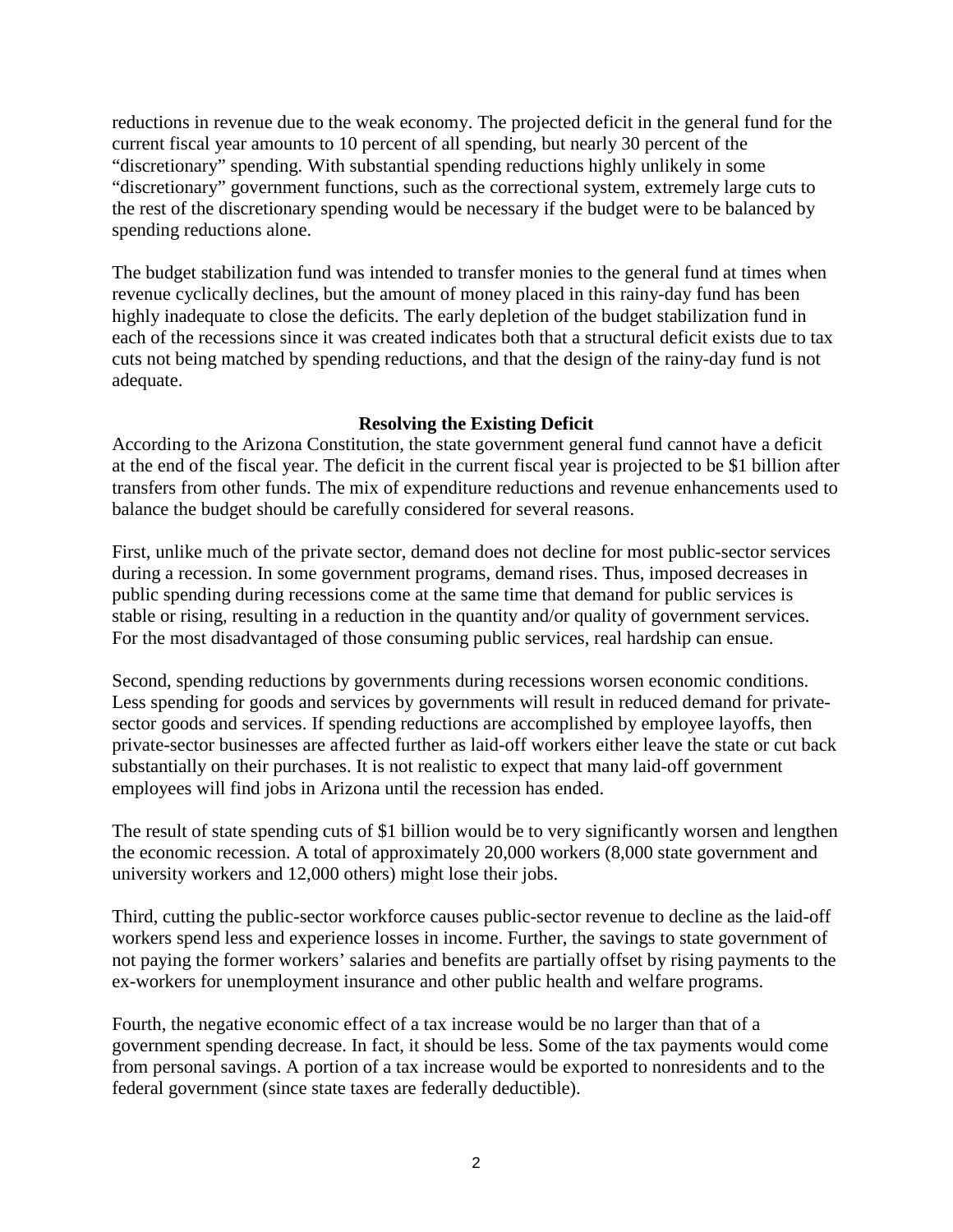The negative effect of a tax increase would be spread across the state, with individual households and businesses suffering only slightly. In contrast, a spending reduction would have substantial negative effects on a relatively small number of businesses — those selling directly to state government and to laid-off government workers. A relatively small number of individuals also would bear the brunt of a government spending reduction: laid-off government employees and workers at hard-hit businesses.

Fifth, the size of a tax increase would be relatively small. Even in the extreme example of a tax increase of \$1 billion that affected individuals only and was not exported, the increase would equate to only about \$150 per Arizona resident, or \$400 per household. A tax increase of this magnitude would offset only about a third of the state tax cuts implemented between 1993 and 2008 and would be considerably less than the federal tax rebates distributed in May. Arizona still would rank as a low-tax state at 37th, just lower than Mississippi, according to Tax Foundation data (assuming no other states increased taxes).

Sixth, without enhancing revenues, the state will be unable to adequately support a growing population. In particular, Arizona faces substantial infrastructure needs over the next quarter century.

## **Tax and Spending Myths**

1. **The state government budget deficit is due to spending increases**. State government spending per \$1,000 of personal income in fiscal year 2008 was 17th highest of the last 30 years. Spending did increase considerably between 2003 and 2008, but the 2003 figure was the lowest on record, a result of severe spending cuts the last time the state budget was in deficit.

2. **State government has plenty of "fat" to cut.** Over the last 15 years, expenditures per \$1,000 of personal income have fallen in education, which accounts for close to 60 percent of general fund expenditures. Public safety and public welfare are the only categories not to experience decreasing expenditures. Most of the increase in public welfare has been mandated by the federal government and by Arizona voter initiative. Close to two-thirds of the state budget is off limits to spending reductions due to voter initiatives or statutory mandates.

3. **The size of government should shrink during recessions**. Most businesses experience a decline in demand for their products or services during a recession, and thus reduce the size of their workforce. However, the public sector does not experience lowered demand for its services during an economic downturn. Most government programs serve residents, who continue to increase in number. Demand for some government programs, such as unemployment benefits, rises during recessions.

4. **Government spending in Arizona is high and rising**. State and local government spending per \$1,000 of personal income has been at historic lows since the late 1990s. Further, Arizona's state and local government spending is below the national average and below the norm of other fast-growing and/or western states. Because of the need to build infrastructure to accommodate rapid population growth, Arizona's spending would have to be above average to provide a service level equal to the national average.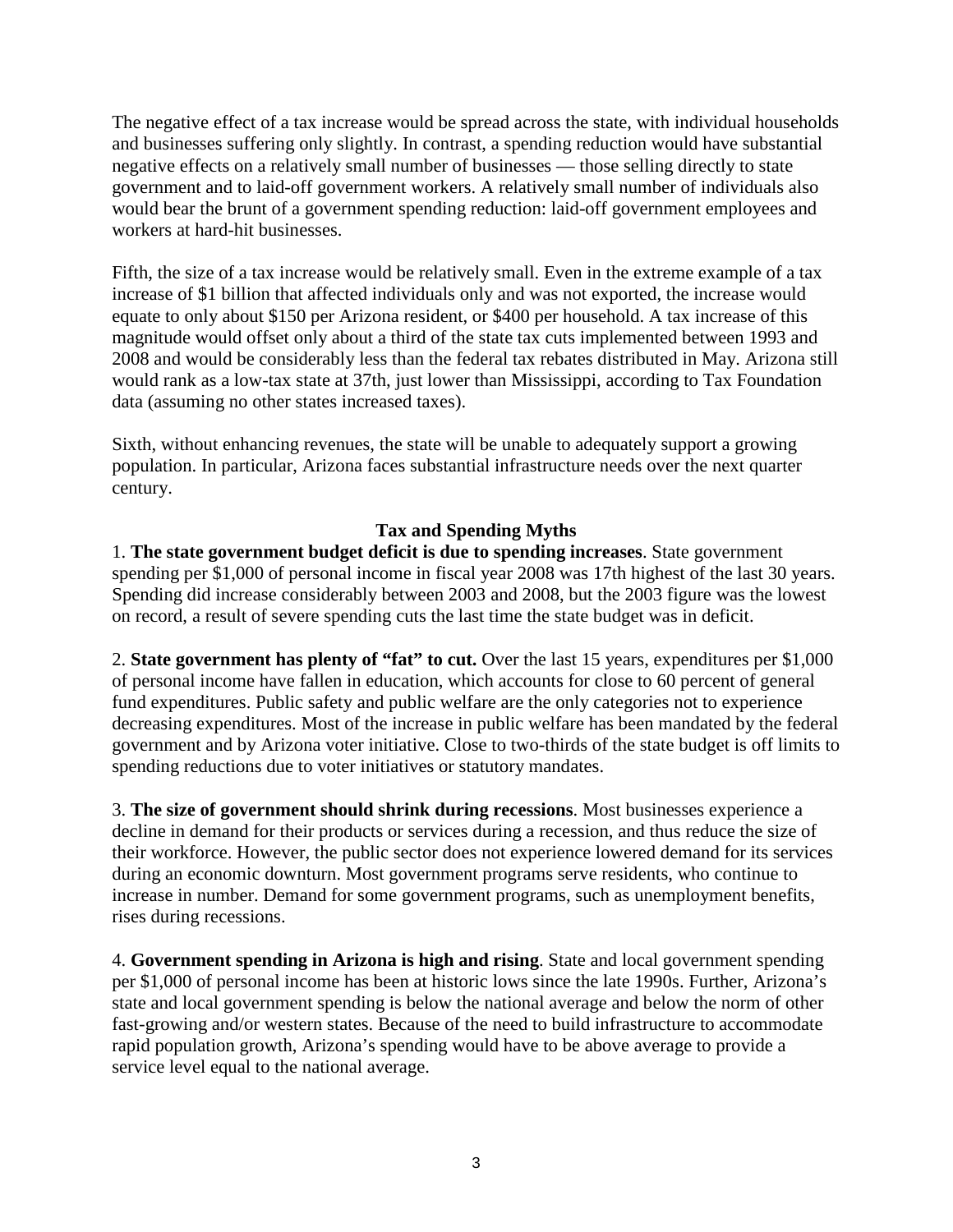5. **The tax burden in Arizona is high and rising**. According to the Tax Foundation, the combined state and local government tax burden in Arizona in 2008 is 12 percent less than the national average. Arizona ranks 41st among the 50 states, the lowest rank on record. Before the mid-1990s, the tax burden in Arizona was near the national average.

6. **Taxes should not be increased during a recession**. A tax increase is no more harmful than public spending cuts, which damage the economy by reducing government purchases from the private sector and by diminishing consumer expenditures made by laid-off government workers. By spreading the negative impact broadly, a tax cut is less likely to have a significantly detrimental effect than spending cuts, which are absorbed by a smaller number of individuals and businesses.

7. **Taxes remove money from the economy**. Tax revenue is spent in much the same way as private-sector revenue, such as to pay employee wages and to purchase materials from the private sector. The in-state multiplier effect likely is larger for public-sector spending.

8. **All tax cuts enhance economic growth**. Empirical evidence to support this statement has not been found. In Arizona, tax increases and decreases over the last 30 years have had no perceptible impact on economic growth.

9. **All tax cuts are good for government revenue**. The idea that every tax cut will result in greater government revenue is a distortion of supply-side economics, which was popularized by the Laffer Curve. In reality, any cut in a tax rate that is already below the revenue-maximizing rate will result in lesser government revenue. Most of the reduction in taxes over the last 15 years in Arizona has been to the individual income tax, which had a tax rate below the national norm prior to the first tax cut. Over the last 30 years in Arizona, tax increases have resulted in greater public-sector revenue and tax cuts have led to lesser government revenue.

10. **Reduced government size is good for the economy**. The public sector provides numerous services, many of which are valued by the private sector. Education and the physical infrastructure are of particular importance to businesses. Taxes are the price paid for these services and need to be evaluated relative to the public programs they fund.

11. **State and local government taxes are a major expense**. Total taxes collected by all state and local governments in Arizona are less than the taxes the federal government collects from Arizonans. For businesses, state and local government taxes typically are less than 2 percent of operating income — less than officers' compensation.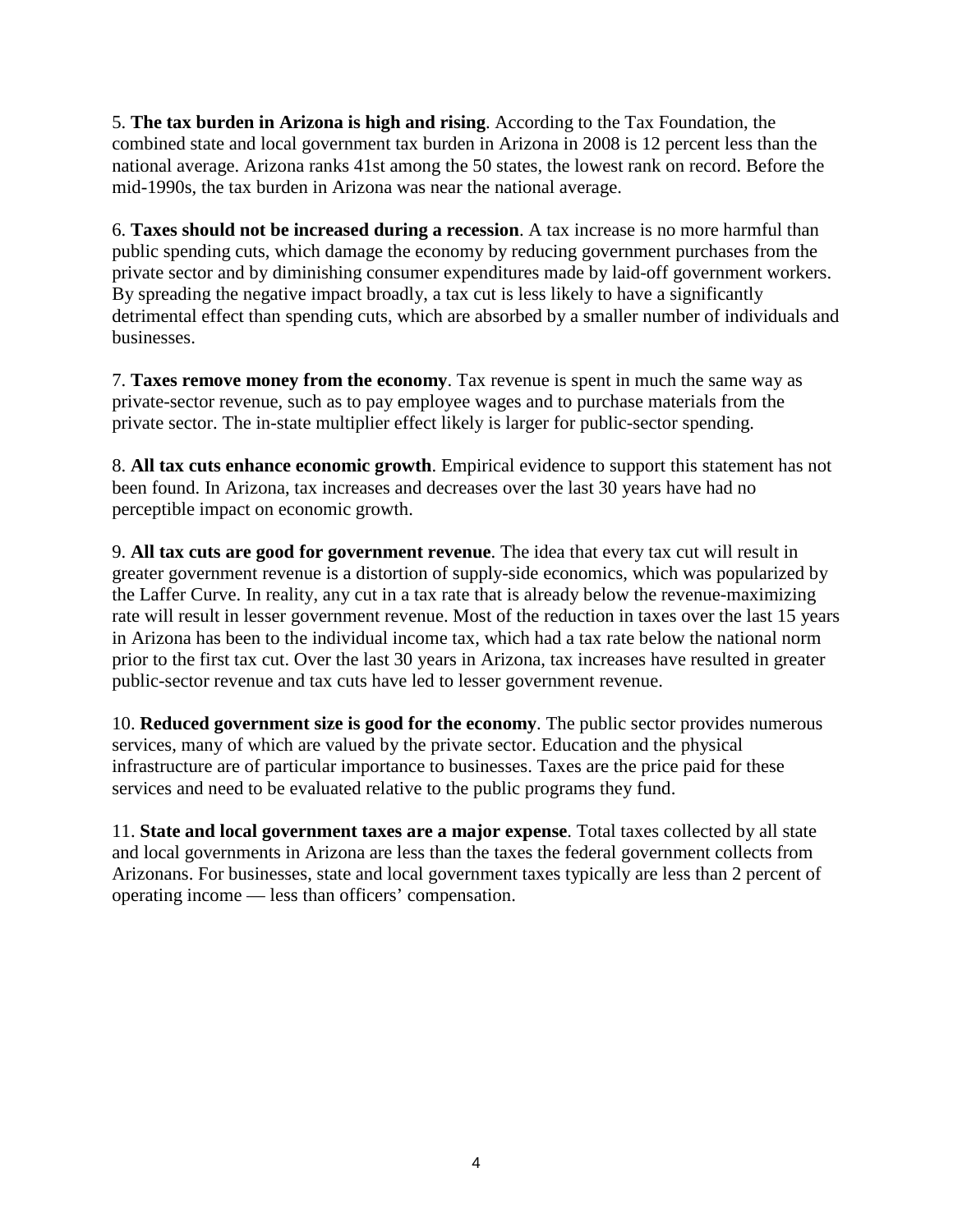#### **TAXES, GOVERNMENT REVENUE, AND ECONOMIC GROWTH**

Nearly any position on the relationship between state and local government taxes and economic performance is supported in the published literature. However, the bulk of the modern literature indicates that state and local government taxes have only a small effect on economic growth. For example, one study suggests that a 10 percent reduction in *all* state and local taxes would increase employment growth over the course of 20 years by 2.5 percentage points over and above the growth that would have occurred without the tax reduction. In a fast-growing state like Arizona, where the 20-year rise in employment from 1987 to 2007 was 98 percent, such an acceleration in growth is inconsequential.

The key factor leading to the conclusion that state and local government taxes have only a small impact on the economy is that state and local government taxes are not that significant an expense to either households or businesses. State and local government taxes are small expenses relative to federal government taxes. Further, taxes merely represent the price paid for government services consumed, with many state and local government services — such as the education of children and the provision of police protection — of high value to individuals and businesses alike.

Thus, state and local government tax burdens must be far out of line with competitor regions before much of an effect on the economy can be measured. For a state, a tax cut will have little effect on the economy unless the tax burden is comparatively quite high (especially versus competing states) and the tax reduction is very large. In general, tax policy is an inefficient way to stimulate the economy. Investment in infrastructure and education has been shown to have a greater effect on economic growth.

#### **Taxes as an Expense**

According to the Tax Foundation, *all* state and local government taxes — including those paid by businesses — account for less than 10 percent of income nationally, with the share in Arizona lower at 8.5 percent. The District of Columbia tax burden study indicates that the tax burden to households in Phoenix of most state and local government taxes is about 7 percent of household income except at low income levels.

Despite the attention given to taxes, tax payments are a small expense for most businesses. All state and local government taxes and most federal government taxes — social security and payroll taxes, unemployment insurance taxes, excise taxes, import and tariff duties, business license and privilege taxes, and the environmental tax — account for only a little more than 2 percent of operating income of all businesses, as seen in Table 1. The federal income tax is not included.

Thus, state and local government taxes are less than 2 percent of business operating income. Therefore, the difference in state and local tax rates between states would have to be very large to have a noticeable effect on a company's profits. The compensation of company officers is a larger expense than state and local government taxes.

State and local government business taxes receive attention because many state and local governments grant tax incentives, tax credits, and tax exemptions to businesses. A rational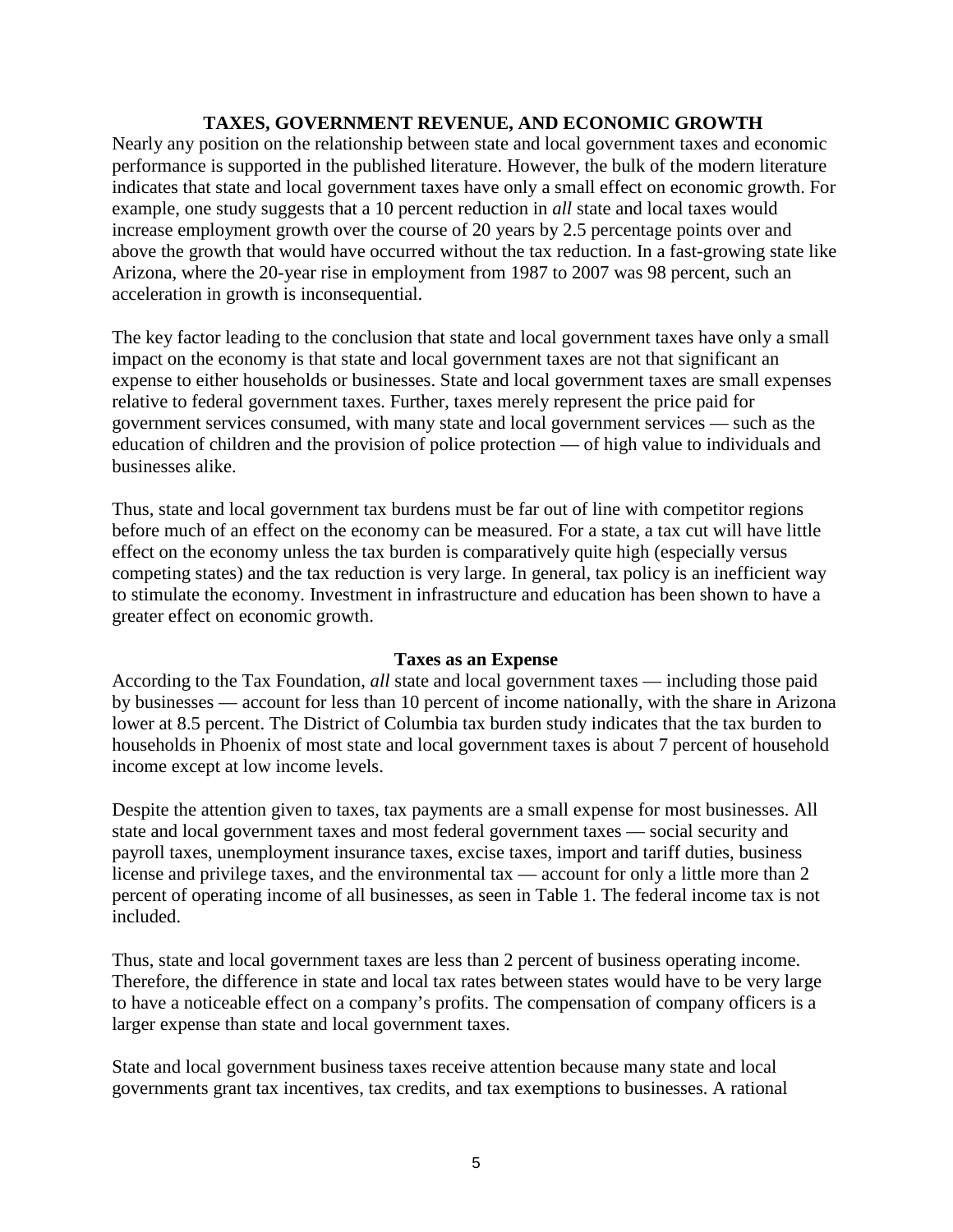#### **TABLE 1 TAXES AND OFFICERS' COMPENSATION AS PERCENTAGES OF OPERATING INCOME, 2005-06**

|                                              |                     | <b>Percentage of Operating</b> |                                 |  |
|----------------------------------------------|---------------------|--------------------------------|---------------------------------|--|
|                                              | <b>Share of Es-</b> |                                | <b>Income: National Average</b> |  |
|                                              | tablishments in     |                                | <b>Officers' Com-</b>           |  |
| <b>Sector</b>                                | Arizona*            | Taxes**                        | pensation                       |  |
| <b>Retail Trade</b>                          | 13.6%               | $1.6\%$                        | 1.0%                            |  |
| Professional, Scientific, Technical Services | 11.8                | 3.3                            | 8.8                             |  |
| Construction                                 | 11.7                | 1.7                            | 2.9                             |  |
| <b>Health Services</b>                       | 10.6                | 3.7                            | 13.7                            |  |
| <b>Accommodation and Food Services</b>       | 8.0                 | 5.1                            | 2.3                             |  |
| <b>Other Services</b>                        | 7.9                 | 3.6                            | 5.3                             |  |
| Finance and Insurance                        | 7.3                 | 1.3                            | 1.0                             |  |
| <b>Real Estate</b>                           | 6.9                 | 3.6                            | 5.0                             |  |
| <b>Administrative Support</b>                | 6.0                 | 4.3                            | 2.9                             |  |
| <b>Wholesale Trade</b>                       | 4.9                 | 1.0                            | 1.2                             |  |
| Manufacturing                                | 3.6                 | 1.7                            | 0.8                             |  |
| Transportation and Warehousing               | 2.4                 | 3.0                            | 1.3                             |  |
| Information                                  | 1.6                 | 3.0                            | 1.7                             |  |
| Arts, Entertainment and Recreation           | 1.4                 | 5.3                            | 6.9                             |  |
| <b>Educational Services</b>                  | 1.2                 | 3.5                            | 5.2                             |  |
| <b>Management of Companies</b>               | 0.6                 | 13.2                           | 8.6                             |  |
| Mining                                       | 0.2                 | 3.1                            | 1.3                             |  |
| <b>Utilities</b>                             | 0.2                 | 3.5                            | 0.4                             |  |
| Agriculture                                  | $0.1^$              | 2.3                            | 2.4                             |  |
| <b>TOTAL</b>                                 | 100.0               | 2.3                            | 2.0                             |  |

\* The number of establishments — physical locations at which business is conducted — is used as a proxy for the number of companies, which are not available. A company may consist of one or more establishments.

\*\* Taxes include state and local government taxes and most federal government taxes, but do not include the federal income tax.

^ Farms and ranches are not included in the count of establishments.

Sources: *Almanac of Business and Industrial Financial Ratios*, 40th annual edition, 2009 (taxes and compensation) and *County Business Patterns 2006*, U.S. Department of Commerce, Bureau of the Census (number of establishments).

profit-seeking business will avail itself of such opportunities. In site location decisions, such tax breaks can be a deciding factor only if two or more locations are viewed equally on all other factors. Equity becomes an issue if certain businesses or industries receive such tax breaks.

#### **The Laffer Curve and Supply-Side Economics**

Supply-side economics is based on the concept that tax reductions stimulate economic growth, with the stimulus so great that government revenue rises despite the lower tax rates. The "Laffer Curve" popularized this theory.

The economist Arthur Laffer brought the relationship between taxes and economic performance into the popular literature in the 1970s. However, the analytical foundations of his Laffer Curve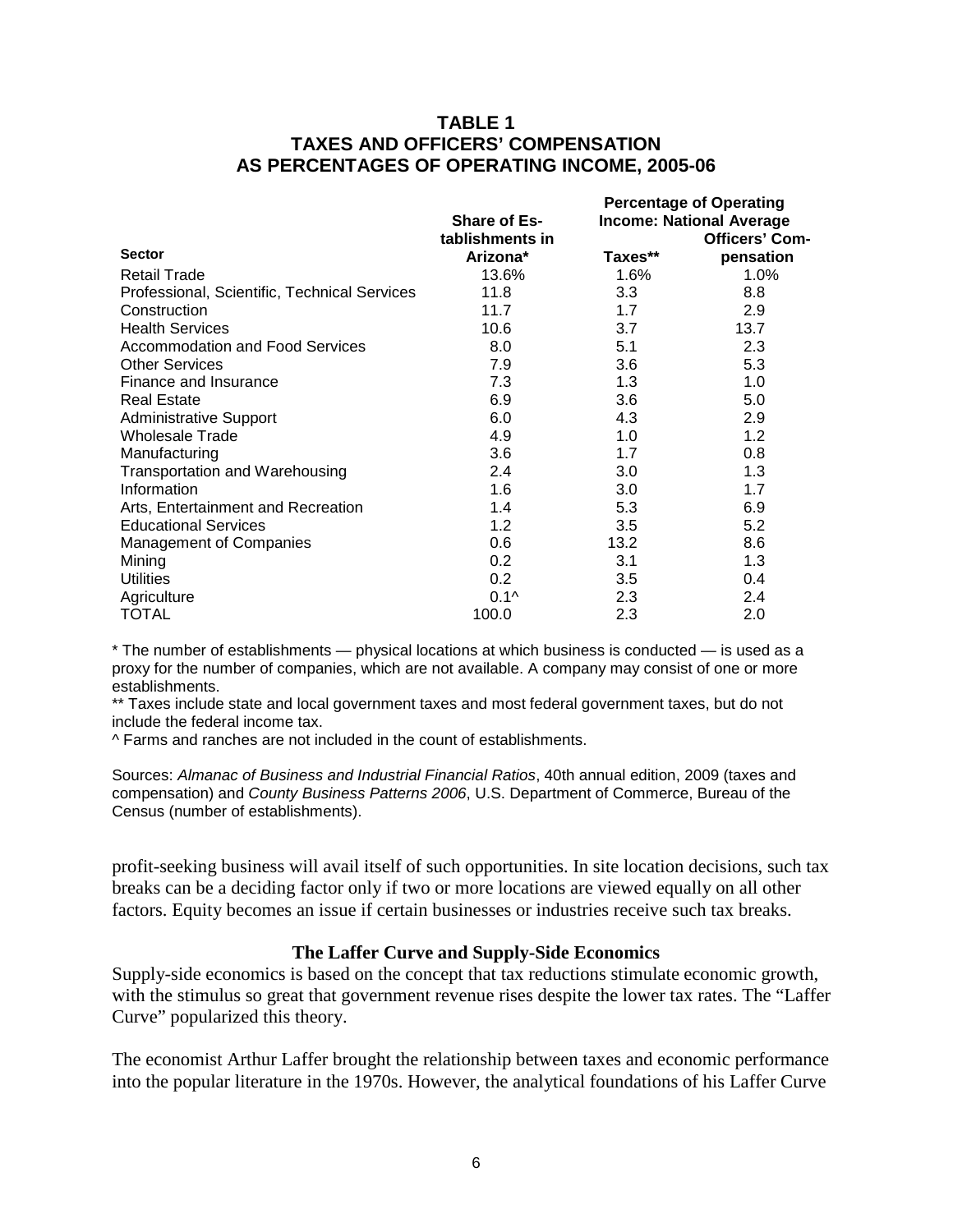were established centuries ago. Moreover, the curve is a mathematical relationship (Rolle's Theorem).

The concept is simple. A single tax rate produces the greatest government revenue: the revenuemaximizing rate (RMR). Setting rates below the RMR leaves governments with less than maximum revenue but setting rates higher than the RMR stifles the economy — resulting in lower tax collections despite the higher rate. The relationship between tax rates and revenue collected follows a curve. The exact shape of the curve can vary by specific circumstances, but the end points always are the same: No tax results in no public revenue while a 100 percent tax rate would cause all legal economic activity to cease. The difficulties in real-world application of this relationship are to identify the tax rate that constitutes the RMR, and to describe the exact shape of the curve.

The simple concept of the Laffer curve has been lost in some applications. Proponents of limited government erroneously argue that tax rates are always above the RMR and reduced taxation is always better.

Laffer originally discussed the relationship between tax rates and tax revenue in the context of national tax rates, particularly the federal income tax, which was quite high in the 1970s. The concept also is valid at a regional level such as a state. However, state tax rates are low relative to the federal income tax rate. Thus, a decrease in a state tax rate is less likely to have a supplyside effect and any effect likely is small.

On the other hand, a state tax by definition is narrower than a national tax and thus is more likely to have a RMR that is being exceeded in reality. This is because states compete for economic activity, much of which is mobile (not tied to a particular place as in the case of a mine). Capital and labor can move easily throughout the country.

While tax rates may influence capital and labor mobility across the states and give rise to Laffertype effects, capital and labor move for a host of reasons. The amount and quality of public infrastructure (such as airports, roads, and schools) available in a region — amenities supported by state and local government tax revenue — is among the factors influencing economic growth. So the RMR in a state or region will be the rate that allows sufficient investment in public amenities that foster economic growth without imposing tax burdens that stifle growth.

For a tax cut to result in a positive effect on economic growth and government revenue, the existing tax rate must be higher than the RMR. For much of a positive effect to result, the tax rate must be very high and be lowered to near the RMR. Such a situation is most likely in the case of a narrow tax. In addition, a greater economic impact is likely from a reduction in a business tax with a rate above the RMR than in a personal tax with a high tax rate since one business decision (for example, in site selection) can affect many workers.

#### **Value of Public Services**

Over time, some supply-side enthusiasts have moved to a position that any tax cut is good for the economy and enhances public revenue — which violates the Laffer Curve. The idea that lower taxes always are better ignores the purpose of taxation.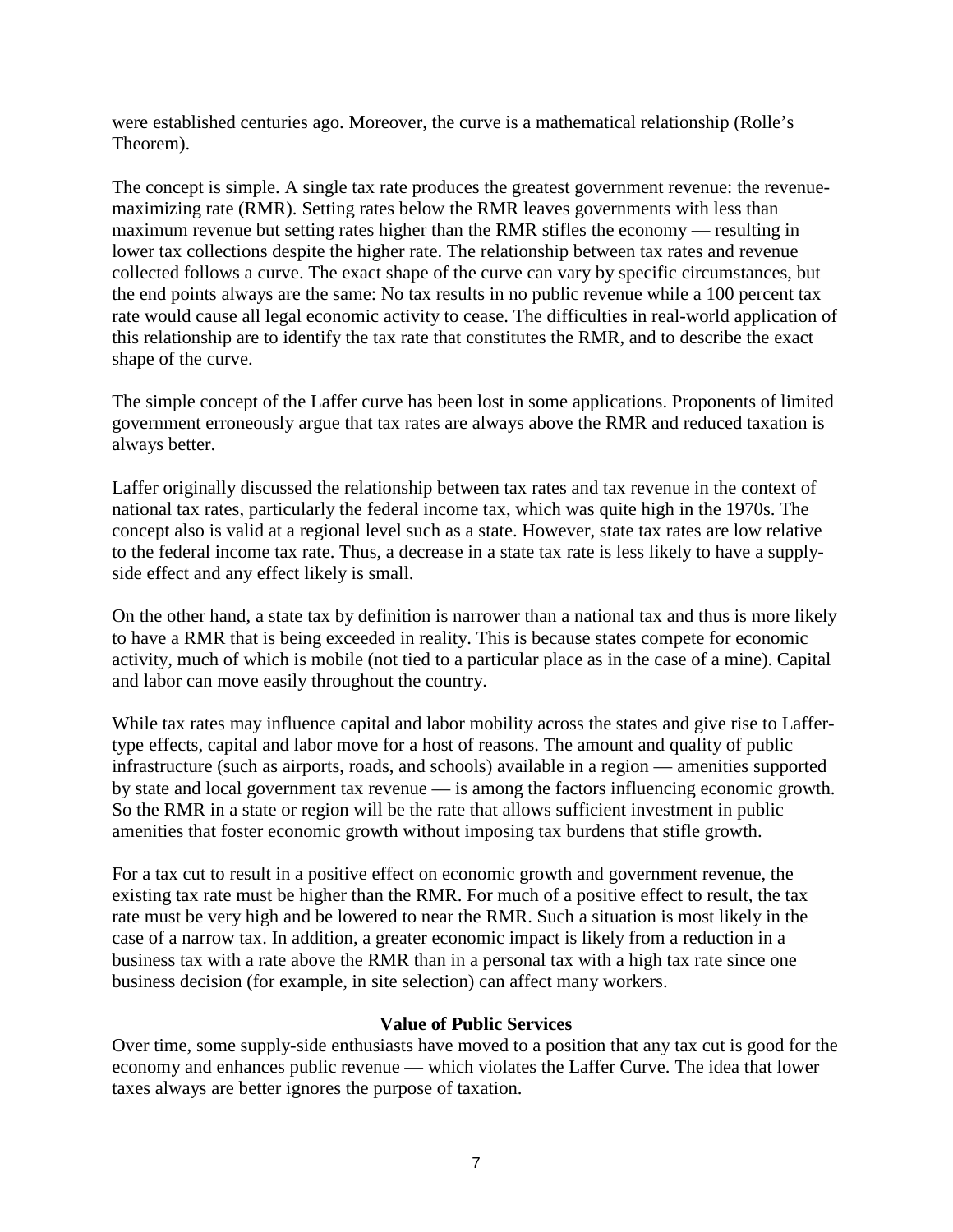Taxes merely are the price paid for a service that is publicly provided. Particularly at the state and local level, many government services directly impact the lives of all: education of children, water provision and sewer services, collection of trash, building and maintaining roads, police and fire protection, the judicial system, the correctional system, etc. Many public services, such as education (kindergarten through graduate school) and provision and maintenance of physical infrastructure, are of key importance to businesses, particularly high-technology and other "neweconomy" companies. For these types of companies, the quality of public goods is more important than the level of taxes. Thus, business climate benefits from investment in various public programs.

Empirical evidence exists that public infrastructure plays a role in increasing business investment, job creation and economic growth. Similarly, tax reductions financed by cutting education, infrastructure spending, and other services valued by businesses likely will have a negative effect on economic performance.

The idea that taxes remove money from the economy is false. Tax revenue is spent in much the same way as private-sector revenue: paying employees, purchasing materials from the private sector, etc. On average, a higher portion of public-sector spending is for wages and salaries while private-sector firms spend a higher portion of their revenue on raw materials and manufactured goods.

At most, it might be argued that the in-state multiplier effect of government spending is less than that of private-sector expenditures. However, this is unlikely. A public-sector worker is no different than a private-sector employee in how they spend money. To the extent that privatesector businesses spend a higher proportion of their revenue on goods than the public sector and to the extent that most of these goods are manufactured out of state (manufacturing in Arizona is limited except in a few high-tech subsectors), the multiplier likely is higher for public-sector spending than for private-sector spending.

#### **Tax Changes in Arizona**

The Arizona Joint Legislative Budget Committee (JLBC) has estimated of the impact of every state government tax law change since the late 1980s. A discussion of these tax law changes in Arizona is included in Volume I of *Public Finance in Arizona*.

While estimates of the impacts were not made, a series of significant tax law changes were made from 1979 through 1984, consisting first of tax cuts, then a tax increase. Following a period of considerable tax increases from 1989 through 1991, substantial tax decreases were implemented from 1995 through 2001 and again in 2007 and 2008. More generally, tax cuts have occurred in all but two years since 1993.

When the tax cutting began in 1993, Arizona's overall state and local government tax burden already was less than the national average and lower than it had been in the late 1970s, based on the Tax Foundation's measure of tax burden. Thus, Arizona was not generally in a position to benefit from a series of tax cuts, either in terms of enhanced government revenue or economic performance.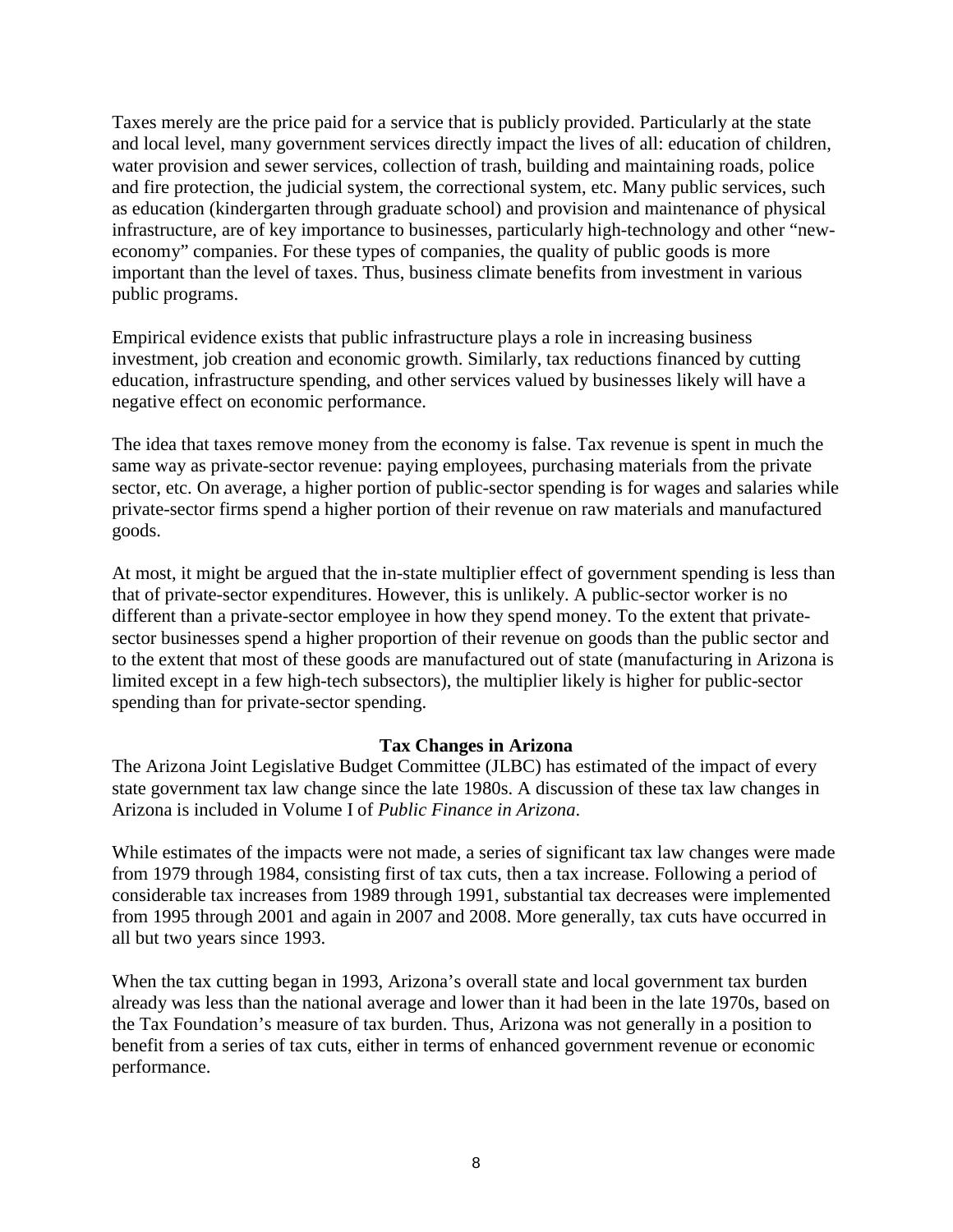Further, for a *net* positive effect to accrue on government finance from a state government tax cut, the state must have underutilized resources. For example, if a state with higher-than-optimal tax rates also has high unemployment and high commercial and industrial vacancy rates, then a reduction in taxes to near the optimal point might stimulate economic growth, putting more residents to work and more highly utilizing existing facilities. Since labor to support the faster economic growth would not have to be imported to the state, population growth would not accelerate. Thus, the increase in government revenue would not be offset by the need to increase public spending to support new residents.

Except during recessions, Arizona has had neither high unemployment rates nor high commercial/industrial vacancy rates. The majority of jobs created in Arizona are filled by labor imported into the state from other states and other countries. (Arizona would not have strong net migration and population growth if this were not the case.) Thus, even assuming that tax cuts in Arizona did have an effect on economic growth, the requirement of excess capacity is not met in order for a net benefit to accrue. If lowered taxes stimulated the Arizona economy further, then even more labor would have to be imported into the state, both for the construction of the facilities needed to house these economic activities and for the permanent employment created. Thus, while public revenue would increase, the need for public spending also would rise. Unless the incomes of the imported workers were above the existing average (considerably so if the worker had or would have school-age children), taxes paid by new residents would not cover the costs of providing them with public services.

Most of the taxes cut in Arizona since the early 1990s have been broad-based taxes applied to individuals. In particular, decreases in the individual income tax have accounted for nearly 60 percent of the cumulative \$1.6 billion nominal overall decrease since 1992. However, even in the early 1990s, the individual income tax rate in Arizona was less than the average of the states. Using the Laffer Curve, this suggests that the individual income tax cuts in Arizona should have decreased, not increased, government revenue. Conceptually, it is unlikely that these tax cuts had much of an effect on the state's economic performance.

The remaining 40 percent of the tax cuts since 1992 have been split between the sales tax, the property tax, the vehicle license tax, and the corporate income tax. None of these tax reductions resulted in a loss of revenue of even \$200 million. Like the individual income tax, the property tax rate in Arizona already was relatively low, so this cut is unlikely to have had any positive effect on government revenue or economic performance. The vehicle license tax rate was near the middle of the states, so this tax cut also is unlikely to have had much of any positive effect.

In contrast, the general sales tax rate in Arizona is high, so the reductions in the sales tax potentially had a positive effect. Most of the revenue decline occurred in the late 1990s and was due to the reduction in the commercial lease rate and to the passage of sales tax exemptions. Similarly, the corporate income tax rate was relatively high before tax cuts were implemented in the early 2000s and again recently. Thus, while these tax rates might have generated a Laffer Curve effect, the magnitude of any benefit would be small given the very small scale of the tax cuts from the perspective of the size of all business expenses. Further, with most of these cuts occurring at a time of a booming Arizona economy, any economic stimulus created by the cuts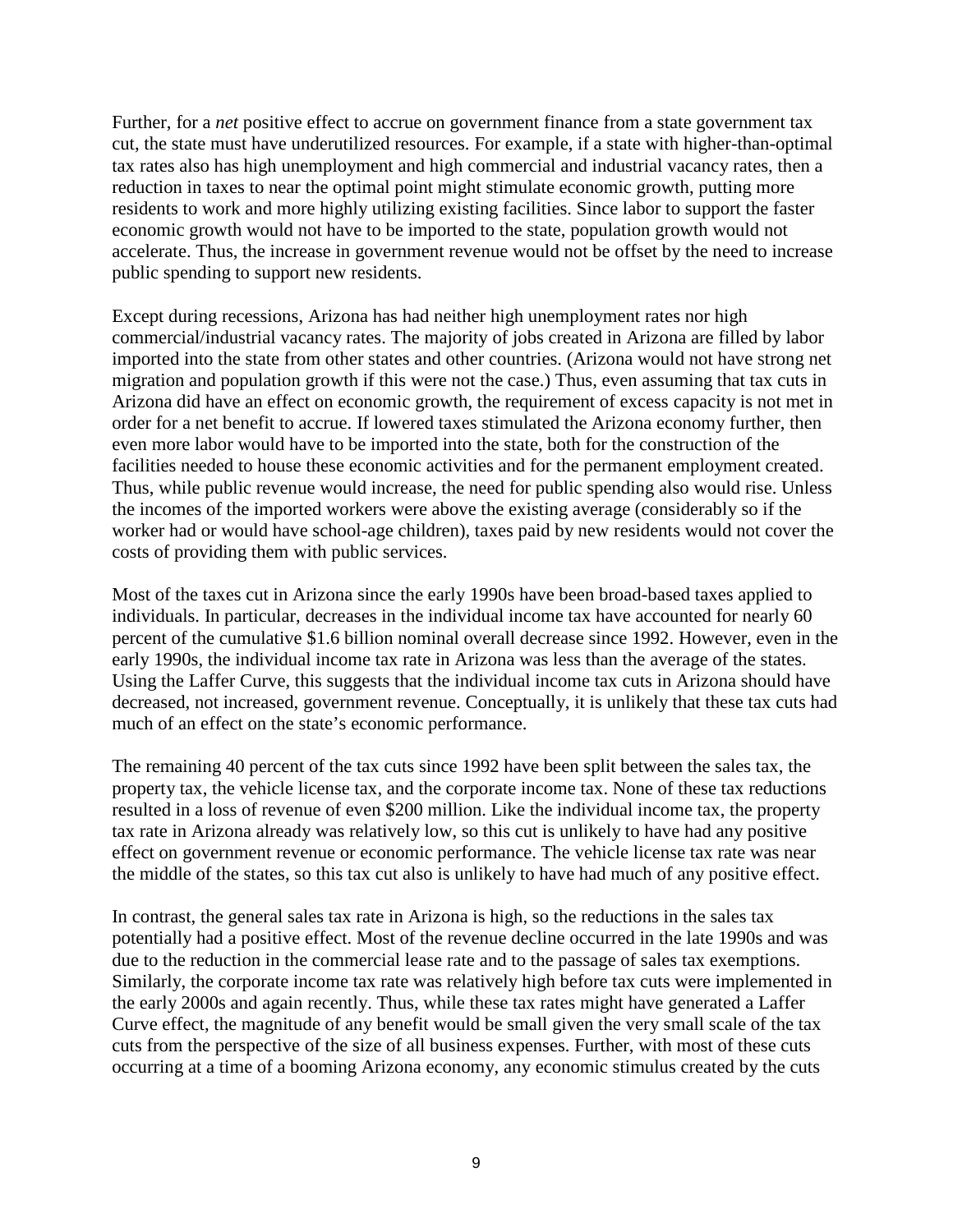would have resulted in an increase in the importation of labor to the state and thus a rise in government expenditures.

One example exists in Arizona of a tax reduction that might have a more noticeable net positive effect on economic growth and public-sector finance. The business property tax, a narrow tax, has been demonstrably high relative to other places. It is a tax that disproportionately affects some businesses, particularly manufacturers who use considerable equipment in their operation. High-tech manufacturers, such as semiconductor plants, are among those with considerable equipment. These companies pay high wages. Lower business property taxes might encourage companies to expand facilities in Arizona. Although most of the labor force needed for an expansion would be imported, the high wages of these new workers could result in a net positive effect even on public-sector finance. Fifteen years after the first tax cuts were passed, some reduction in the business property tax currently is being phased in.

Thus, the size, nature and timing of the tax cuts in Arizona, combined with the conceptual basis for supply-side economics, suggest that little positive effect either on government revenue or on economic growth should have occurred as a result of these cuts. The next section examines the empirical data on government revenue and economic growth to see if a positive effect of the tax cuts, or a negative effect of tax increases, is perceptible.

#### **Empirical Evidence in Arizona**

The effect of tax rate reductions and increases on economic performance and government tax collections can be examined empirically in Arizona. In the last 30 years, the state has had two periods of tax reductions and one period of tax increases. While the record of tax changes can be compared to the state's economic growth, the more telling comparison is to the state's economic growth relative to national economic gains. Economic growth in this section has been measured on both aggregate and per capita/per worker bases.

## **Tax Changes and Economic Growth**

The JLBC has estimated the effect of the tax changes since 1988. The relationship in the magnitude of these tax law changes and economic growth is examined using quarterly earnings data from the U.S. Bureau of Economic Analysis. The quarterly data allow the economic figures to be aligned with the fiscal year general fund data. While gross domestic product by state is the broadest measure of the economy, inflation-adjusted data go back only to 1990 and the data are only available annually. Thus, the next-broadest measure of economic performance — the earnings component of personal income — is used. The data were adjusted for inflation using the quarterly GDP implicit price deflator.

Changes in general fund revenue resulting from tax law changes in Arizona have been inversely related to real earnings growth: the decreases in taxes have occurred at times of strong economic growth and the tax increases have occurred at times of economic recession. The highest correlation of -.64 occurs when the percent change in economic growth leads by one year the tax change as a share of general fund expenditures. The second highest correlation of -.58 occurs when economic growth and the magnitude of the tax change in the same year are compared. Thus, the change in economic performance slightly precedes the change in taxes over this 20 year period in Arizona.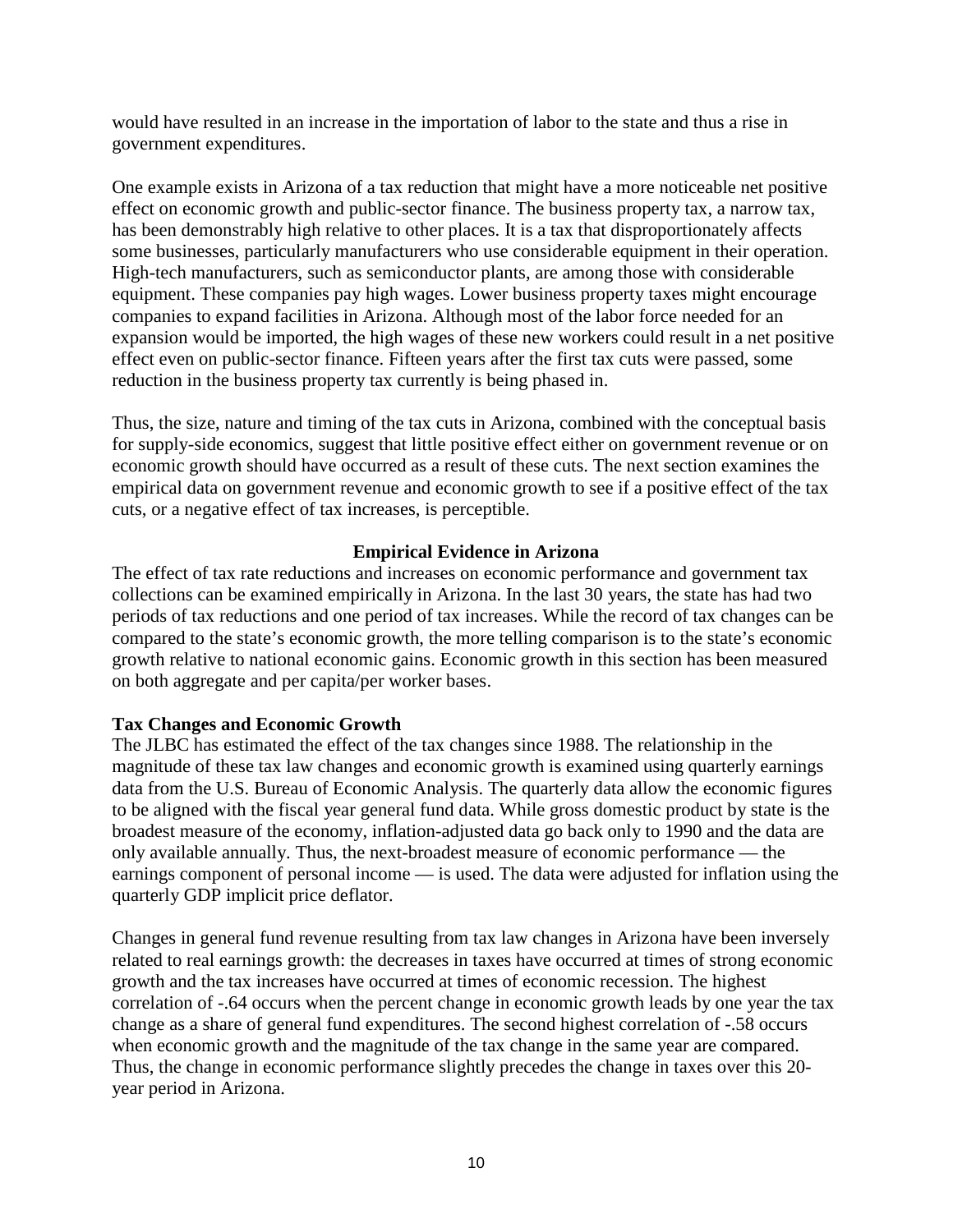When the economy is strong, surpluses in the general fund are realized, allowing taxes to be cut while still balancing the budget as required by the Arizona Constitution. When the economy is weak, budget deficits occur, precluding tax cuts and sometimes resulting in tax increases.

**Chronology of tax changes and economic growth.** Property taxes were lowered in fiscal year (FY) 1979 and the sales tax on food to be consumed at home was eliminated in FY1981. As a result, a sharp drop in Arizona's tax burden was measured. These tax cuts, however, did not prevent the Arizona economy from dropping into a recession just as deep as the national average in 1981 and 1982. With the tax cuts not having been matched by an equivalent amount of spending reductions, in order to balance the budget the Legislature increased the general sales tax rate in fiscal year 1984. The tax burden, however, still was less than in the late 1970s.

Despite the net tax cut between fiscal years 1979 and 1984, the economic recovery that began in FY1983 in Arizona only matched the historical norm relative to the national average. Economic growth in Arizona peaked in FY1984 and tax collections per \$1,000 of personal income peaked in FY1985. Per capita economic gains in Arizona then slowed to an atypical rate considerably below the national average. For the entire economic cycle from 1982 through 1991, annual average economic growth in Arizona was less than in the prior cycle and also lower relative to the national average. Thus, this early round of net tax cuts did not have a perceptible positive effect on economic growth.

To arrest the decline in general fund revenue per \$1,000 of personal income that began after FY1985 and to balance the budget, a variety of increases in tax rates were passed by the Legislature between 1988 and 1990 and implemented from FY1989 through FY 1992. Spending was reduced as well. These tax increases caused an increase in the state's tax burden, but the tax burden remained less than during the late 1970s.

The effects of the tax law changes since FY1989 expressed as a percentage of general fund expenditures are compared to inflation-adjusted earnings growth in Chart 1. As seen in the chart, the Arizona economy is highly cyclical, with the growth rate of inflation-adjusted earnings ranging from about 0 to 10 percent over the last 25 years. While real growth in earnings has not been more than marginally negative during recessions, this is due to the state's rapid population growth. Real per capita earnings fell from fiscal years 1989 through 1992, 2002 through 2003, and 2007 through 2008.

A close examination of Chart 1 verifies that economic performance has led the changes in tax policy. Economic growth during the 1980s peaked at around 10 percent in fiscal years 1984 and 1985 and was down to 4.7 percent in FY1988, the year preceding the first year of tax increases. Economic gains continued to slow, bottoming at no change in FY1990. Despite the higher taxes implemented from fiscal years 1989 through 1991, the recession in 1990 and 1991 was only as deep in Arizona as the national average.

Economic growth in Arizona began to accelerate after FY1992 despite the state's tax burden being higher than during the 1980s. Real economic growth reached 5 percent in FY1993 and rose further to 6 percent in FY1994 and 7 percent in FY1995. The first tax cut did not occur until FY1993 and was minimal at only \$19 million, leaving tax revenue \$430 million higher than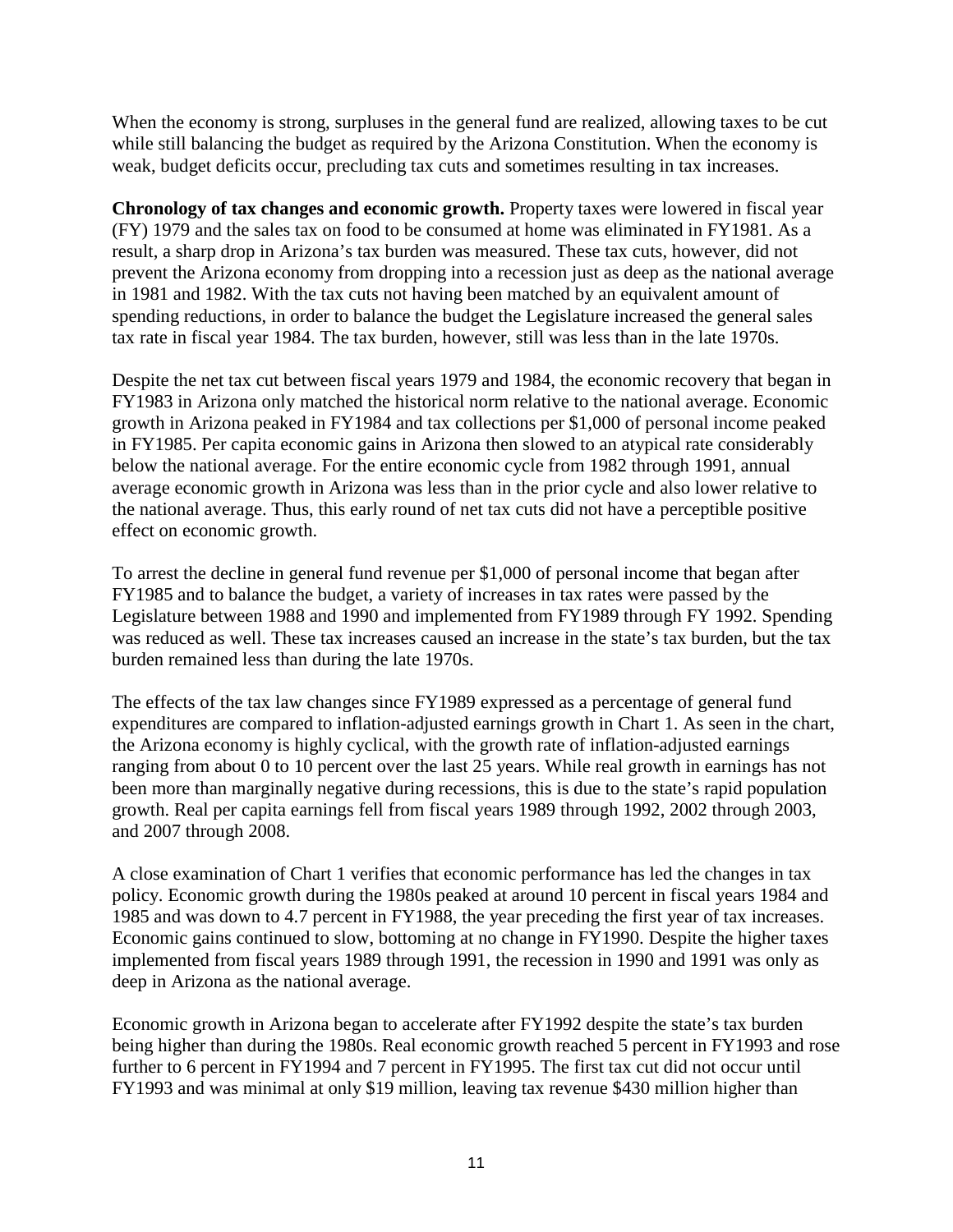## **CHART 1 INCREMENTAL TAX CHANGE AS A SHARE OF STATE GENERAL FUND EXPENDITURES AND PERCENT CHANGE IN INFLATION-ADJUSTED EARNINGS IN ARIZONA, 1984 THROUGH 2009**



Sources: Arizona Joint Legislative Budget Committee (tax change) and U.S. Department of Commerce, Bureau of Economic Analysis (earnings).

before the tax increases of 1988 through 1990. The first substantial tax reductions did not come into effect until FY1995, considerably after economic growth had strengthened.

While Chart 1 displays real earnings growth in Arizona, Chart 2 provides real per capita earnings growth compared to the national average. From fiscal years 1994 through 1996, while Arizona's tax burden still was higher than during the 1980s, Arizona's real per capita economic growth exceeded the national average (as it had in fiscal years 1984 and 1985). Despite the large tax reductions that took effect from FY1995 through FY2001 cumulating over time, and Arizona's tax burden becoming the lowest on record by 1998 according to the Tax Foundation, Arizona's per capita economic gains were only equal to the national average from fiscal years 1997 through 2004. Thus, the 1988-through-1990 tax increases did not have a perceptible negative effect on economic growth in the early 1990s and the tax decreases that began in earnest in the mid-1990s did not have any noticeable positive effect on economic growth.

Despite historically low tax burdens, the state's economic growth rate fell sharply during fiscal years 2001 and 2002, matching the national decline. This temporarily ended the annual tax cutting in Arizona. During the recovery in fiscal years 2003 and 2004, growth in the Arizona economy was only equal to the national average. The real estate boom in Arizona contributed to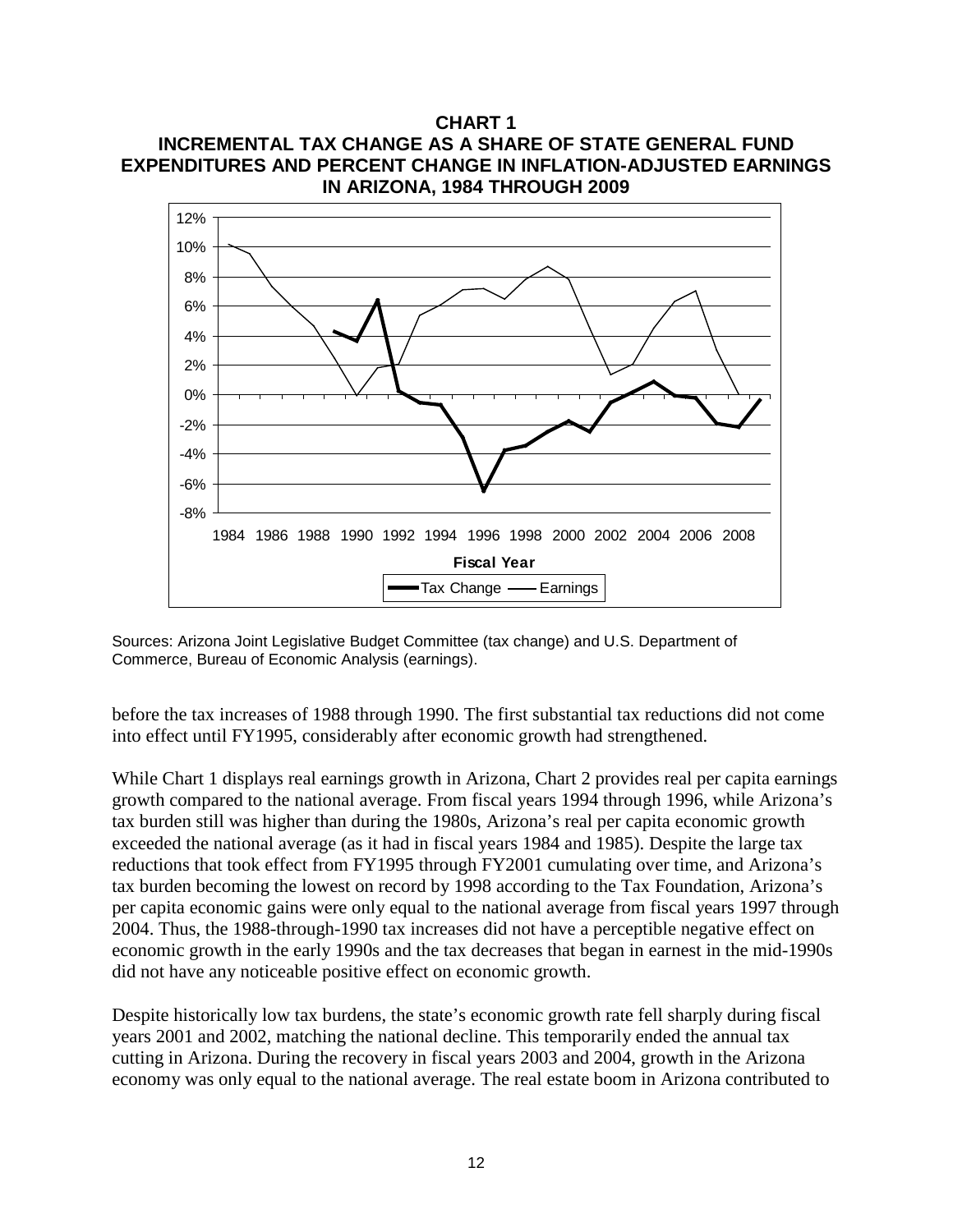**CHART 2 ANNUAL PERCENT CHANGE IN INFLATION-ADJUSTED PER CAPITA EARNINGS, 1984 THROUGH 2008, ARIZONA AND UNITED STATES**



Source: U.S. Department of Commerce, Bureau of Economic Analysis.

faster economic growth in fiscal years 2005 and 2006. Using general fund surpluses that largely can be traced to the real estate boom, another round of substantial tax cuts were implemented in fiscal years 2007 and 2008 that pushed Arizona's tax burden even further below the national average. However, these tax cuts did not preclude Arizona's economic growth from slowing sharply in fiscal years 2007 and 2008. Arizona's per capita earnings change was negative in these years, while the nation continued to experience economic growth. Arizona's decline in real per capita earnings and the negative differential between the state and national growth rate in FY2008 each was the largest in the last quarter century. So, once again, there is no evidence that reducing taxes has had any positive effect on Arizona's economy.

**Summary**. Many factors affect economic growth and it is a challenge to accurately measure the impact of any one factor. The tax increases and reductions of the last 30 years have not had any obvious effect on the economy. In Table 2, average annual growth by economic cycle is shown for several measures of the aggregate economy. Relative to the national average, economic gains in Arizona in the 1991-to-2001 cycle, the last several years of which were notable for historically low tax burdens, were greater than those in the 1980s cycle, but lower on three of four measures than those in the late 1970s cycle, when the tax burden was relatively high. Economic gains in Arizona relative to the U.S. average in the current cycle —during which Arizona's tax burden has been at historically low levels — are much less than in the prior cycle.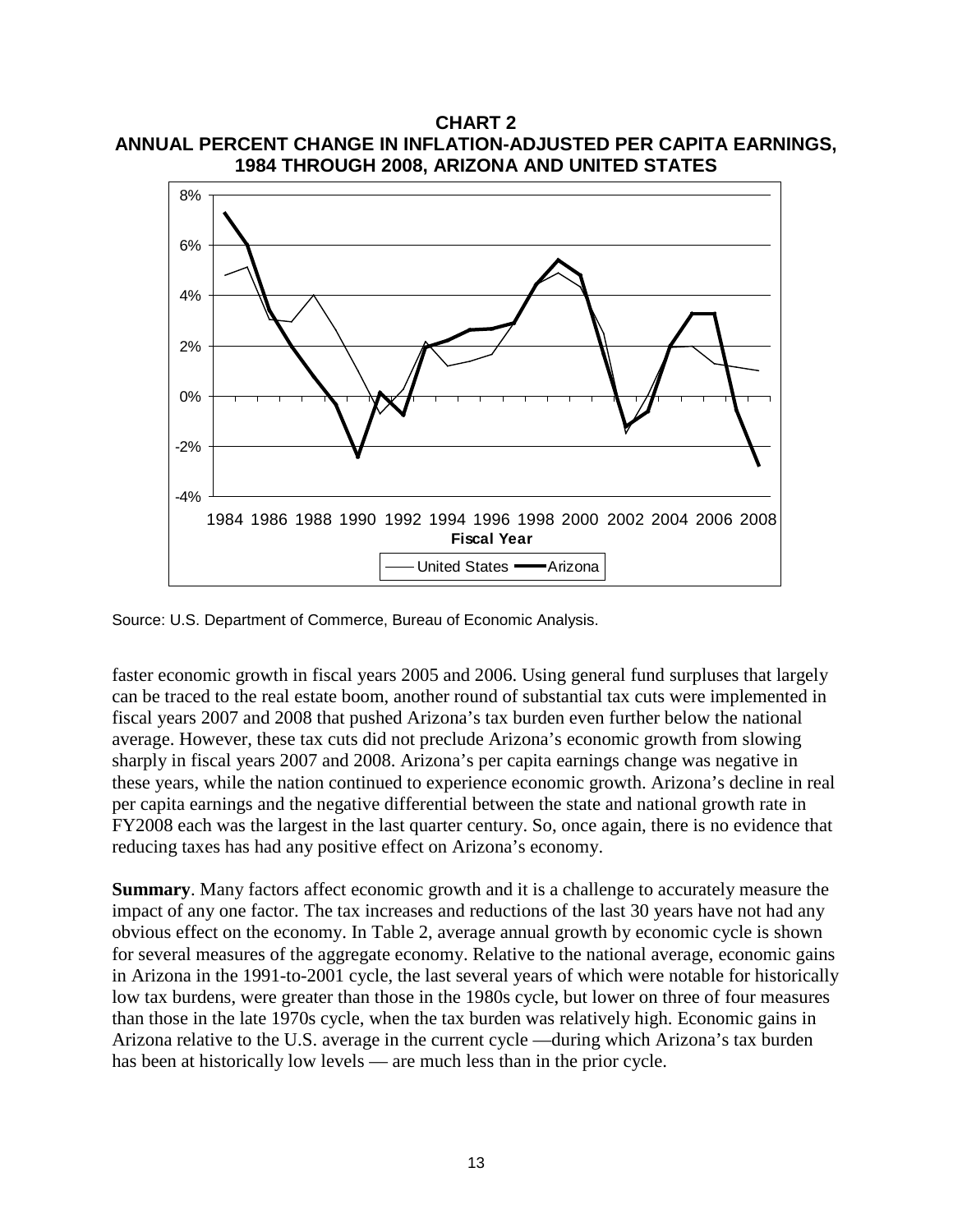#### **TABLE 2 ANNUAL AVERAGE ECONOMIC GROWTH BY ECONOMIC CYCLE, 1975 THROUGH 2008, ARIZONA AND UNITED STATES**

|                                          | <b>Calendar Years</b> |         |           |               |  |
|------------------------------------------|-----------------------|---------|-----------|---------------|--|
| <b>Inflation-Adjusted Percent Change</b> | 1975-82               | 1982-91 | 1991-2001 | 2001-2008     |  |
| Arizona:                                 |                       |         |           |               |  |
| Employment                               | 5.1%                  | 4.5%    | 4.5%      | 3.3%          |  |
| Personal Income                          | 6.4                   | 5.4     | 6.8       | 4.1           |  |
| Personal Income less Transfer            | 6.5                   | 5.0     | 6.9       | 3.7           |  |
| Payments                                 |                       |         |           |               |  |
| Earnings                                 | 5.5                   | 5.1     | 7.7       | 3.7           |  |
| <b>United States:</b>                    |                       |         |           |               |  |
| Employment                               | 2.0                   | 2.1     | 1.9       | $1.2^{\circ}$ |  |
| Personal Income                          | 3.2                   | 3.5     | 3.9       | 2.0           |  |
| Personal Income less Transfer            | 3.2                   | 3.5     | 3.8       | 1.8           |  |
| Payments                                 |                       |         |           |               |  |
| Earnings                                 | 2.4                   | 3.5     | 4.1       | 1.8           |  |
| Difference, Arizona less United          |                       |         |           |               |  |
| States:                                  |                       |         |           |               |  |
| Employment                               | 3.1                   | 2.4     | 2.6       | 2.1           |  |
| Personal Income                          | 3.2                   | 1.9     | 2.9       | 2.1           |  |
| Personal Income less Transfer            | 3.3                   | 1.5     | 3.1       | 1.9           |  |
| Payments                                 |                       |         |           |               |  |
| Earnings                                 | 3.1                   | 1.6     | 3.6       | 1.9           |  |
|                                          |                       |         |           |               |  |

Source: U.S. Department of Commerce, Bureau of Economic Analysis.

The annual record for the last two economic cycles is displayed in Table 3. This tabular presentation is an alternative to the graphic view in Chart 1. It also demonstrates that tax cuts have not had a positive effect on Arizona's economy.

The measures of aggregate economic growth such as employment or earnings shown in Tables 2 and 3 are not the only or best indicators of economic performance. The economic well-being of the population can be estimated through indicators such as per capita personal income and earnings per employee. As seen in Chart 3, Arizona has compared unfavorably on both measures since the late 1980s. The decline began prior to the 1988-to-1990 tax increases. Some recovery from the very low ratios of the late 1980s and early 1990s occurred on per capita personal income, but not on earnings per employee. Both ratios rose after 2003, but the 2005 peak still was historically low, and the ratios have fallen sharply since then.

Despite the significant decline in Arizona's tax burden relative to other states since the mid-1990s, economic growth in Arizona relative to the nation in recent years has not been stronger than the historical relationship. Thus, the empirical evidence in Arizona regarding the lack of relationship between the state's tax cuts and increases and subsequent economic growth matches the conceptual analysis previously discussed.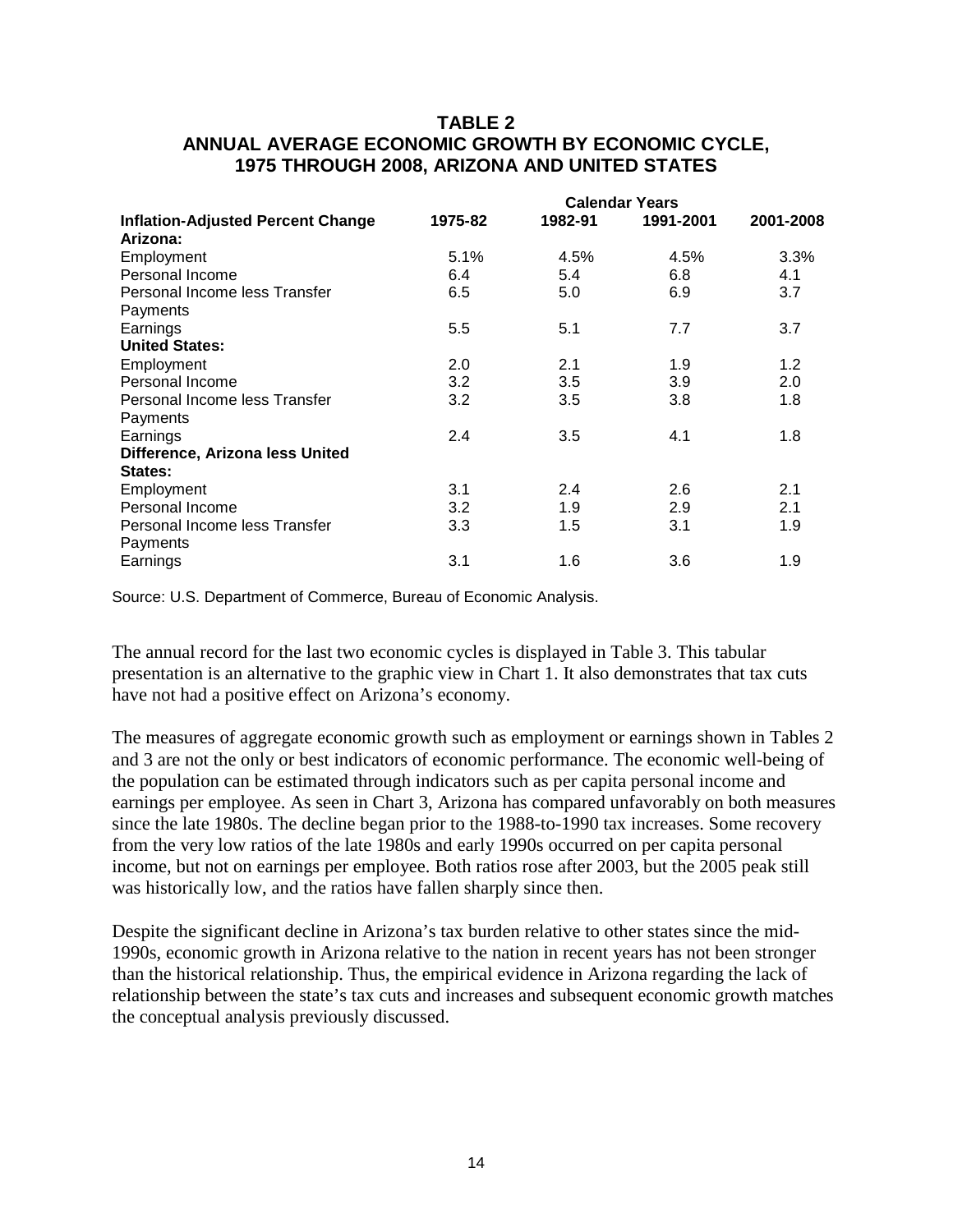## **TABLE 3**

# **ANNUAL ECONOMIC GROWTH RATES IN ARIZONA AND UNITED STATES COMPARED TO TAX CHANGES IN ARIZONA, 1991 THROUGH 2007**

| <b>Calendar</b><br><b>Employment</b> |         |         | <b>Real Earnings</b> | Tax     |         |                   |         |
|--------------------------------------|---------|---------|----------------------|---------|---------|-------------------|---------|
| Year                                 | Arizona | U.S.    | <b>Difference</b>    | Arizona | U.S.    | <b>Difference</b> | Change* |
| 1991                                 | 0.4%    | $-0.6%$ | 1.0                  | 1.1%    | $-0.7%$ | 1.8               | \$208   |
| 1992                                 | 1.2     | 0.4     | 0.8                  | 4.9     | 4.5     | 0.4               | 10      |
| 1993                                 | 4.4     | 1.9     | 2.5                  | 5.0     | 1.9     | 3.1               | $-19$   |
| 1994                                 | 6.5     | 2.4     | 4.1                  | 7.1     | 2.7     | 4.4               | $-25$   |
| 1995                                 | 5.4     | 2.6     | 2.9                  | 6.9     | 2.8     | 4.1               | $-121$  |
| 1996                                 | 5.8     | 2.1     | 3.7                  | 7.1     | 3.6     | 3.5               | $-285$  |
| 1997                                 | 4.6     | 2.3     | 2.3                  | 7.0     | 4.6     | 2.4               | $-175$  |
| 1998                                 | 4.6     | 2.6     | 2.0                  | 9.3     | 6.6     | 2.7               | $-172$  |
| 1999                                 | 3.4     | 2.1     | 1.3                  | 6.7     | 5.3     | 1.4               | $-142$  |
| 2000                                 | 3.6     | 2.3     | 1.3                  | 8.1     | 5.7     | 2.4               | $-105$  |
| 2001                                 | 1.3     | 0.2     | 1.1                  | 2.0     | 0.7     | 1.3               | $-158$  |
| 2002                                 | 0.7     | $-0.2$  | 0.9                  | 1.8     | 0.4     | 1.4               | -33     |
| 2003                                 | 2.6     | 0.6     | 2.0                  | 2.3     | 1.6     | 0.7               | 12      |
| 2004                                 | 3.2     | 1.8     | 1.4                  | 6.3     | 3.5     | 2.8               | 57      |
| 2005                                 | 5.8     | 2.2     | 3.6                  | 6.6     | 2.0     | 4.6               | -5      |
| 2006                                 | 5.8     | 2.1     | 3.7                  | 5.8     | 2.5     | 3.3               | $-18$   |
| 2007                                 | 3.2     | 1.8     | 1.4                  | 0.7     | 2.2     | $-1.5$            | $-194$  |

\* In millions, for fiscal year ending during the calendar year.

Sources: U.S. Department of Commerce, Bureau of Economic Analysis **(**employment and earnings), and Arizona Joint Legislative Budget Committee (tax change).

#### **Tax Changes and State Government Tax Revenue**

Due to the reductions in the property tax and sales tax between fiscal years 1979 and 1981 and the economic recession, general fund tax revenue per \$1,000 of personal income plunged from fiscal years 1979 through 1982. Despite a strong economic recovery and an increase in the general sales tax rate, tax revenue per \$1,000 of personal income throughout the 1980s remained below that of the late 1970s. Thus, the tax cuts not only did not have a positive effect on government revenue in Arizona through the 1980s, they cause revenue to be lower.

As the Arizona economy weakened in the late 1980s, tax revenue per \$1,000 of personal income declined. The tax increases of the fiscal year 1989-to-1991 period boosted revenue, even as the economy fell into recession. Tax revenue per \$1,000 of personal income peaked in 1993 and then began to fall despite the strengthening economy and the stock market boom that caused a surge in capital gains. This countercyclical decline was the result of the long series of tax cuts passed during the 1990s. Thus, as in the 1980s, the tax cuts during the 1990s had the effect of lowering revenue, not raising it as predicted by those claiming to be supply-side adherents.

Tax revenue in Arizona continued to fall through and after the 2001 recession and as capital gains turned into capital losses, bottoming out in FY2003. Tax revenue per \$1,000 of personal income rose considerably during the next three years as the economy improved and capital gains returned due to the real estate boom. The FY2006 peak, however, was considerably less than the peaks of the preceding economic cycles. Since FY2006, tax revenue per \$1,000 of personal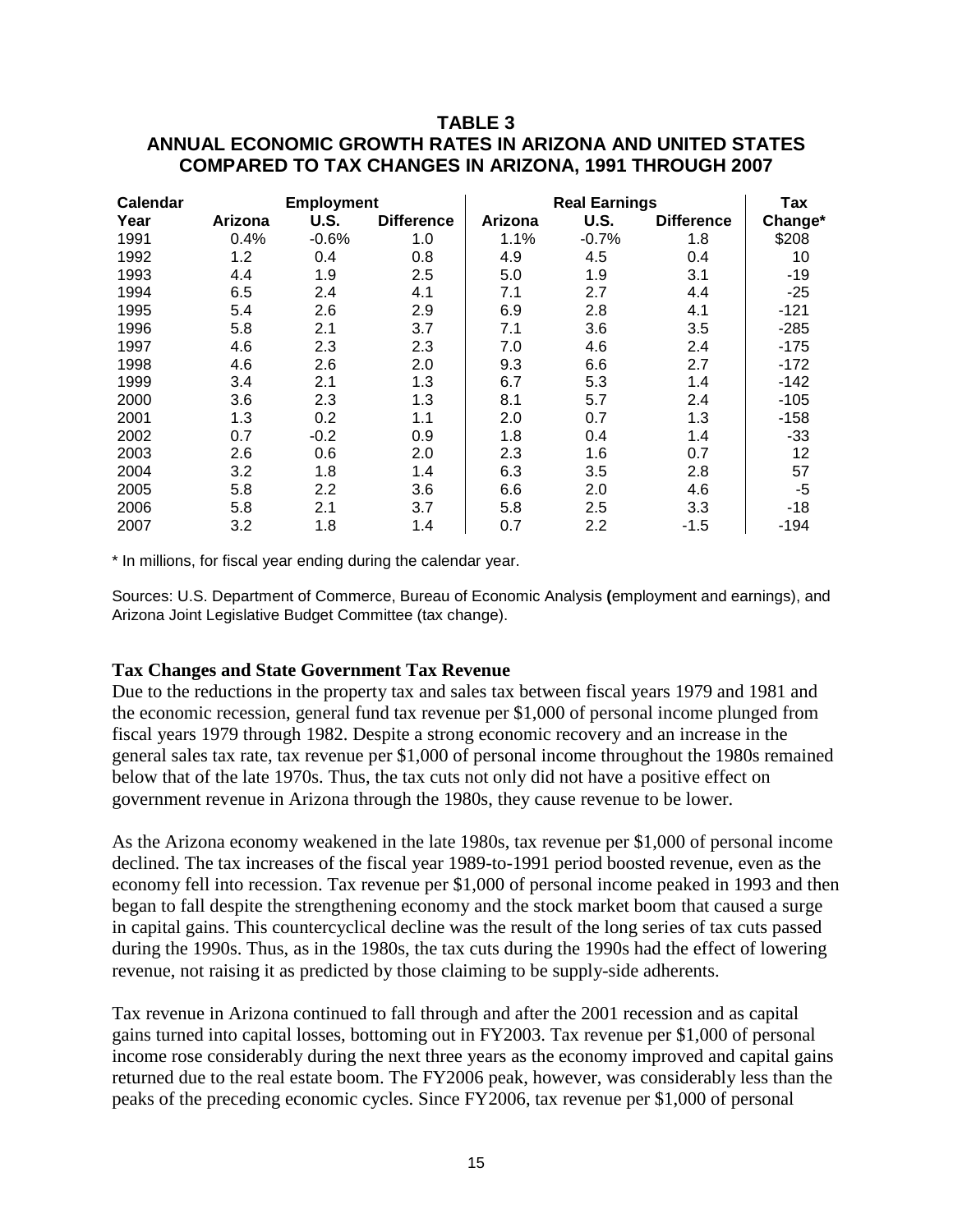## **CHART 3 PER CAPITA PERSONAL INCOME AND EARNINGS PER EMPLOYEE IN ARIZONA AS A PERCENTAGE OF THE NATIONAL AVERAGE, 1975 THROUGH 2007**



Source: U.S. Department of Commerce, Bureau of Economic Analysis.

income has dropped substantially to levels below those of all years except during the last recession. The FY2009 figure likely will drop to a record low.

**Summary.** The empirical evidence is that the effect on government revenue from tax increases and tax decreases in Arizona has been as expected based on the conceptual analysis discussed earlier: Tax increases have raise revenue and tax cuts have reduced revenue. No evidence exists of a supply-side boost in revenue resulting from the tax cuts.

The state's general fund tax collections have been substantially affected by the tax cuts. The general fund was significantly in deficit during the last recession and is experiencing a more severe shortfall in the current recession. While the economic recession contributes to the budget deficit, the severity of the current deficit results from many years of significant tax cuts not accompanied by an equivalent amount of spending cuts. These revenue reductions were not matched by spending cuts of a commensurate size because of the increasing population-driven demands for public services and infrastructure, such as education and public safety.

An increase in state government general fund spending has not contributed to the large budget deficits of the last two economic downturns. Expenditures generally have remained between 4 and 5 percent of personal income since 1979, as seen in Chart 4. Expenditures decreased considerably in fiscal years 2002 and 2003 in order to balance the budget. After dropping to a record low of less than 4 percent of personal income in fiscal years 2003 and 2004, expenditures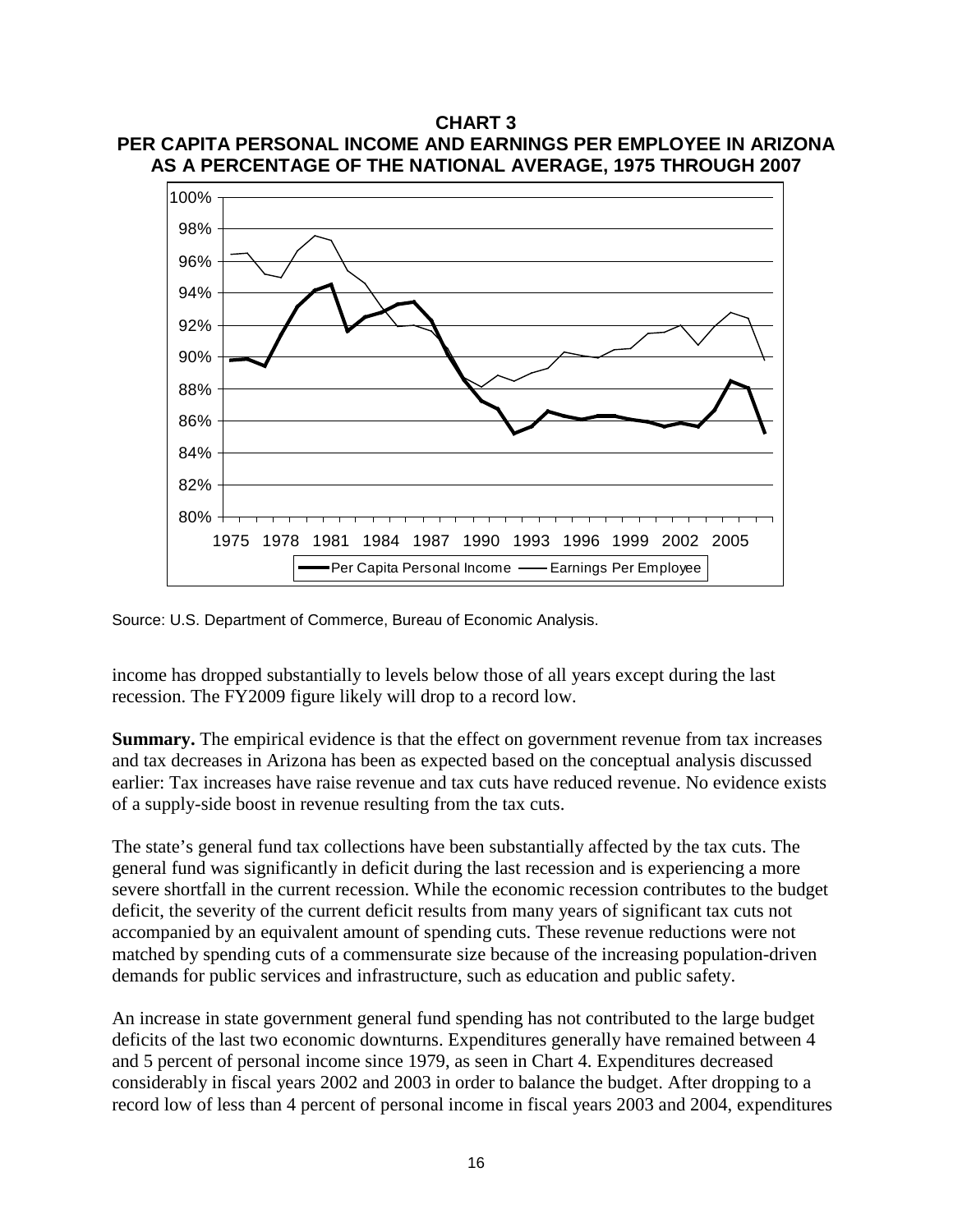rose considerably through fiscal year 2007. However, the peak of 4.8 percent in FY2007 was typical of the pre-1996 figures.

Expenditures as a share of personal income began to drop in FY2008. The baseline shown in the chart for FY2009 uses appropriated expenditures, but spending cuts to narrow or close the current deficit almost certainly will lower the actual expenditures considerably. Instead of 4.56 percent for FY2009 in the baseline, the share likely will be closer to 4.1 percent — one of the lowest in the 30-year history.

Thus, the reduction in tax revenue during the last 15 years, not excessive spending, has been the main cause of the structural deficit. An outdated tax code that creates large cyclical swings in revenue and that causes revenue to grow more slowly than the pace of the overall economy contributes to the deficit. Many of the changes to the tax code during the last 15 years exacerbated the cyclicality and slow trend growth of revenue.



**CHART 4 ARIZONA STATE GOVERNMENT GENERAL FUND EXPENDITURES**

Sources: Arizona Joint Legislative Budget Committee (expenditures) and U.S. Department of Commerce, Bureau of Economic Analysis (personal income).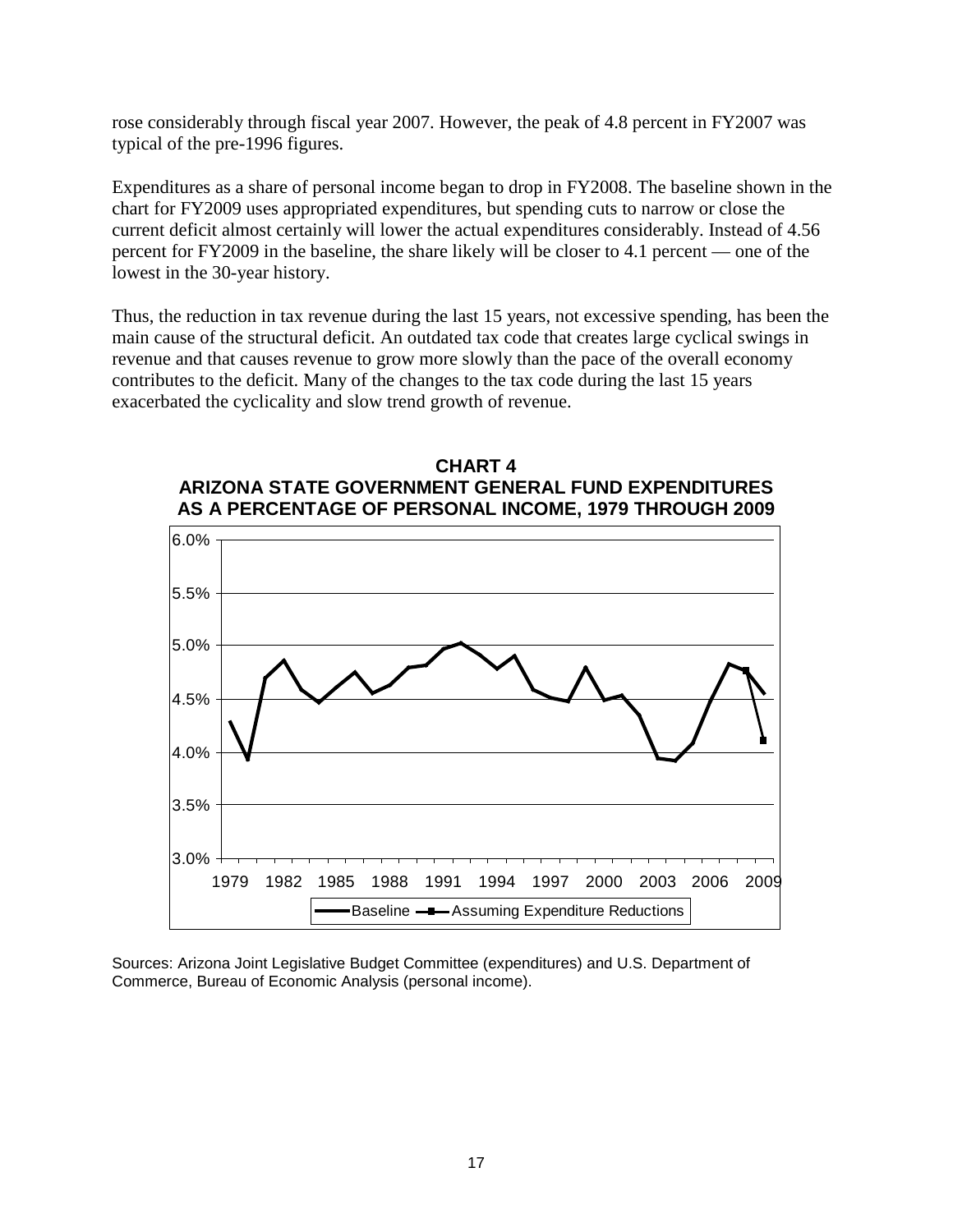#### **ISSUES IN STATE GOVERNMENT FINANCE**

The most pressing government finance issue facing state government is to balance the current year's budget. Shortly thereafter, it will be necessary to pass a balanced budget for the next fiscal year. After that, changes to the revenue system need to be made so that large budget deficits do not occur every time economic growth slows.

In the near term, insufficient revenue and the inability to adjust spending in some categories are the major issues. In order to resolve the long-term issues, shortcomings in the revenue system and in the budget stabilization fund need to be addressed.

#### **Revenue**

Like all states, Arizona's revenue system is dated, largely having been put into place decades ago. At that time, a high proportion of consumer spending was for goods, not services. Mining and agriculture were major economic activities. An efficient tax code for the early 20th century is an outmoded system for the 21st century.

Moreover, changes in Arizona's tax system over the last three decades, especially since the early 1990s, have made it less relevant to the contemporary economy and less stable. The state had a reasonably balanced system of tax collections as recently as the early 1990s, with tax revenue coming from multiple broad-based taxes as well as more narrow tax sources.

For the most stability in tax revenue, multiple tax sources should be used. In any economic cycle, different sources of tax revenue do not perform equally. For example, in the slump of the late 1980s and early 1990s, property tax collections suffered due to the crash in the real estate market. In the early 2000s slump, real estate values continue to rise, while income tax collections dropped considerably. In the current recession, collections are down from each of the major revenue sources, with the general sales tax experiencing a far larger hit than ever before.

Yet state government no longer benefits from using a real estate property tax. This lesser balance among major taxes is complicated by reductions in revenue from sources other than the sales, income, and property taxes. State government no longer receives general fund revenue from the vehicle license tax, a stable source over the economic cycle. Other than the insurance premium tax, revenue is insignificant from all other taxes. In addition, limited revenue is realized from nontax sources.

The state is more reliant than ever on the sales tax, which applies only to goods. This growing dependence results both from increases in the sales tax rate (at both the state and local levels) and decreases in rates of other taxes. As consumer spending shifts to more services, and to the purchase of goods online, growth in sales tax revenue can be expected to continue to lag behind the gains of the general economy. Between 1992 and 2007, real per capita retail sales (a combination of the retail and restaurant and bar categories) rose 24 percent in Arizona, compared to a 33 percent increase in real per capita personal income.

Like the other tax sources, collections from the sales tax are highly cyclical, another reason not to place too much dependence on this source of revenue. Highway construction in Maricopa County in the late 1980s and early 1990s suffered from this cyclicality as the economy slumped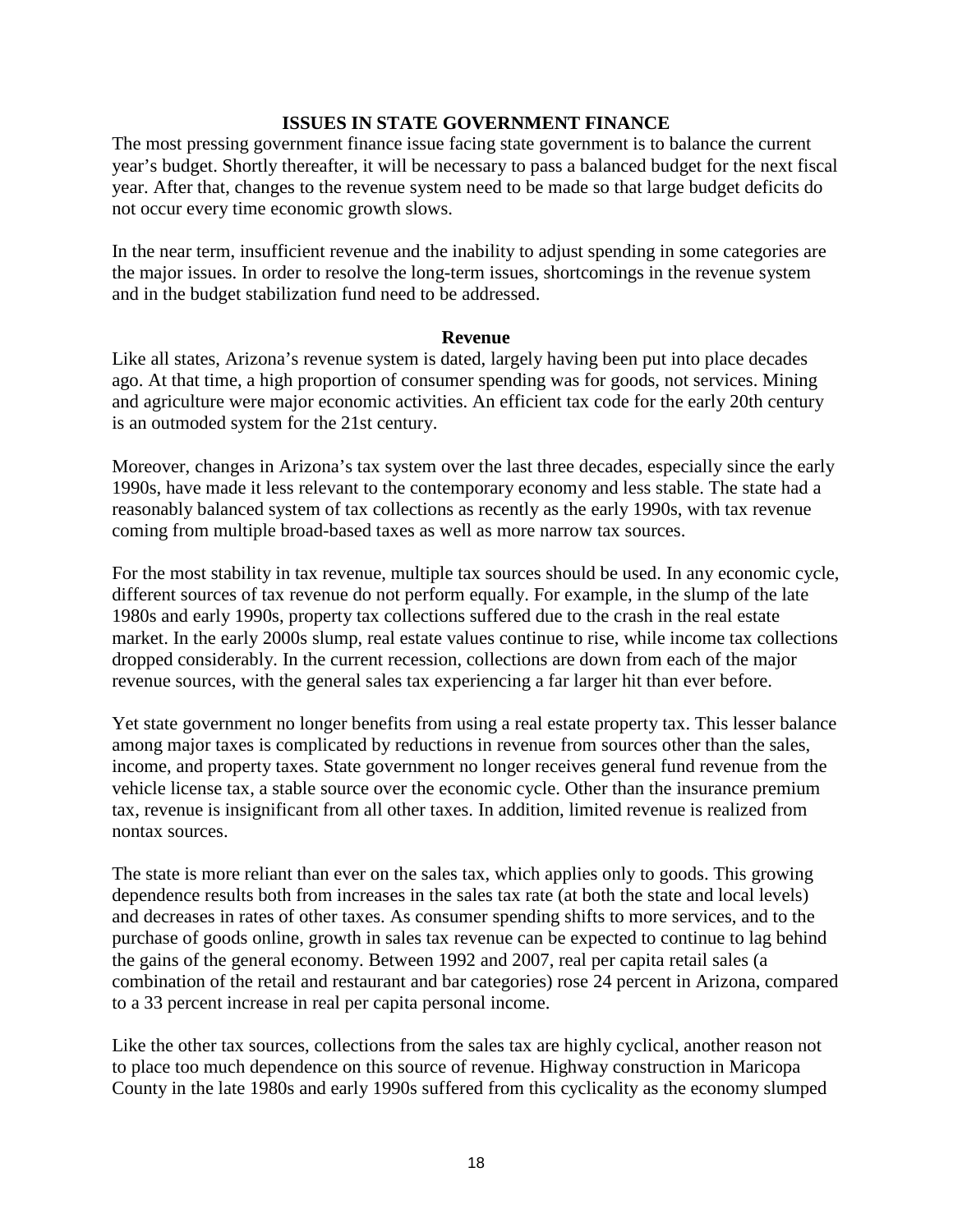shortly after the 1985 public vote to increase the sales tax to build a freeway system. Another drawback to the sales tax is that it is not progressive like the property or income taxes, with more of the tax burden falling onto the less affluent.

A further complication to sound tax policy is the requirement that two-thirds of the Legislature vote for a tax increase while a simple majority can approve a tax reduction. In a situation like that currently faced by state government — a structural deficit that resulted from significant tax cuts and less significant spending reductions — a minority of legislators can dictate fiscal policy, reducing the number of options politically available to resolve the deficit.

#### **Expenditures**

An important concept in analyzing general fund expenditures is that much of the spending is "mandated" or "protected." A recent analysis by the JLBC indicates that barely more than onethird of the approved 2009 appropriations of \$10.2 billion (rollover adjusted) is discretionary. Voter initiatives, primarily related to education and AHCCCS, place \$3.6 billion (35 percent) off limits to spending reductions. Statutory mandates, many required by the federal government, limit the possible spending reductions in another \$3.1 billion (30 percent) of the budget.

In the education category, by far the largest use of state government general fund appropriations, roughly half of the K-12 appropriation in FY2009 of more than \$4 billion is "protected" from budget cuts through voter-approved initiative. University funding is not protected by the voter initiative. The Board of Regents and the universities represent the largest single category of unprotected spending in the general fund.

However, Article 11, Section 10 of the Arizona Constitution states "… the legislature shall make such appropriations, to be met by taxation, as shall insure the proper maintenance of all state educational institutions, and shall make such special appropriations as shall provide for their development and improvement." Given the substantial decline in funding over time for both the universities and K-12, and given Arizona's low education spending relative to other states, it is unclear whether this constitutional requirement is being met.

In the health and welfare category, the second-largest use of state general fund monies, of the \$2.9 billion appropriated for FY2009, nearly half is protected by Arizona voter initiative. Much of the remainder is statutorily mandated, with many of the programs federal in nature. Of the \$1.4 billion appropriated for AHCCCS in FY2009, \$1 billion is required by voter initiative. Of the FY2009 appropriation for the Department of Health Services of \$0.6 billion, \$0.4 billion is voter protected.

The protection and safety category is the other major recipient of state general fund monies. With none of the spending for the Department of Corrections and the Department of Juvenile Corrections voter protected, the correctional system is the second-largest recipient of unprotected funding behind the universities.

While much of the rest of the state budget is unprotected, relatively little money is at stake. Outside of the three categories already discussed, all of the rest of state government receives less than 5 percent of the general fund appropriations, or under \$500 million in FY2009. Even if all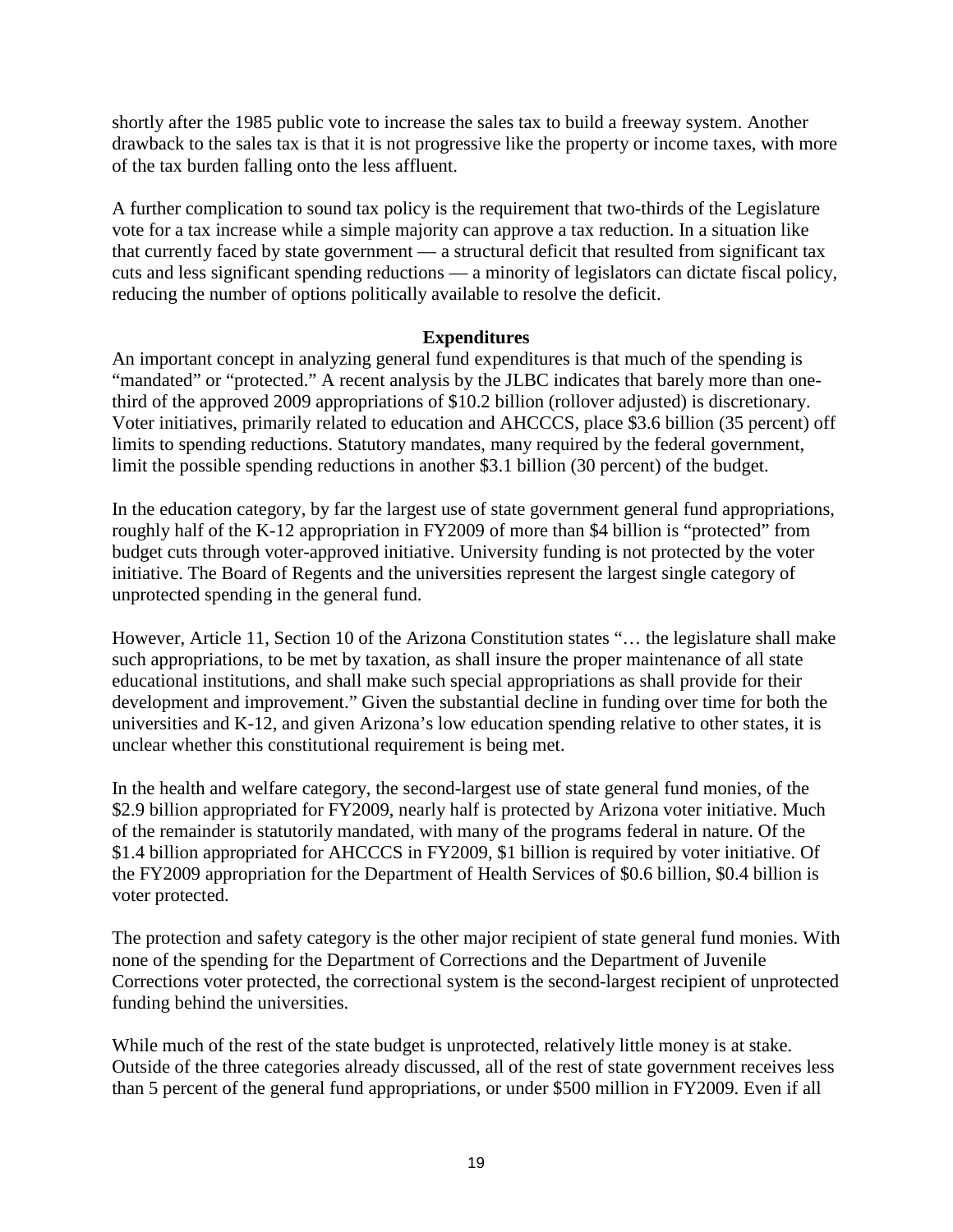of this were eliminated — a completely unpractical idea — it would not reduce the current year budget deficit by even half.

#### **Budget Stabilization Fund**

The operation of the Budget Stabilization Fund (BSF), which was introduced to state government in 1990, was discussed in Volume I. The purpose of the fund is to save monies when surplus revenue is realized, to be spent during periods in which revenue falls short of appropriated expenditures. Since the BSF has not come close to meeting the needs in either of the recessions since the BSF was created, simulations of the operation of the BSF were made under various conditions.

The simulated operation of the budget stabilization fund, going back to the early 1970s, was run under three conditions: (1) under the original 15 percent cap, (2) under the current 7 percent cap, and (3) under the 15 percent cap ,with general fund revenue adjusted up to reflect lesser tax cuts during the late 1990s. The results of the simulations since the early 1990s were compared to the actual operation of the BSF, as reported by the JLBC.

Each of the simulations used revised personal income, whereas the actual operation of the BSF uses a preliminary estimate. Interest earned was estimated in each of the simulations, using the federal funds rate.

In each of the three simulations, the BSF was depleted in each recession since the mid-1970s before transferring all of the formula-calculated monies to the general fund. A primary reason for the shortfall in the rainy-day fund is that the balance did not reach 15 percent in any of the economic expansions, and did not even reach 7 percent in two of the four expansions since the mid-1970s. Thus, the design of the BSF is faulty for the stated goal of providing enough monies for the general fund to hold general fund revenue steady in years in which general fund revenue declines due to an economic downturn.

In addition, it is clear that the current 7 percent cap on the BSF is inadequate. During the expansion of the 1990s, the BSF cap initially was 5 percent, then gradually rose to 7 percent. Because of this 7 percent cap, more than \$300 million was not transferred to the BSF during years of revenue surplus, with the funds instead being used to make permanent tax cuts. Thus, during the economic downturn that began in 2001, the amount available to transfer to the general fund was less than \$450 million, compared to more than \$800 million had the original BSF cap of 15 percent not been changed. (The BSF balance at the beginning of the downturn would have exceeded 12 percent.) The 7 percent cap also would have resulted in less transfer to the general fund during the mid-1970s and early 1980s recessions than if the cap had been higher.

Had the cap not been reduced during the 1990s, some of the tax cuts passed during this period could not have been implemented while still balancing the general fund as constitutionally required. In nominal terms, some \$300 million in tax cuts would not have been possible, onefourth of the reductions implemented during this period. Adjusting for inflation and population growth, revenue in fiscal years 2002 through 2004, years in which a transfer from the BSF to the general fund was called for, would have been approximately \$425 million to \$450 million higher in each year. During these three years in which balancing the budget was difficult and involved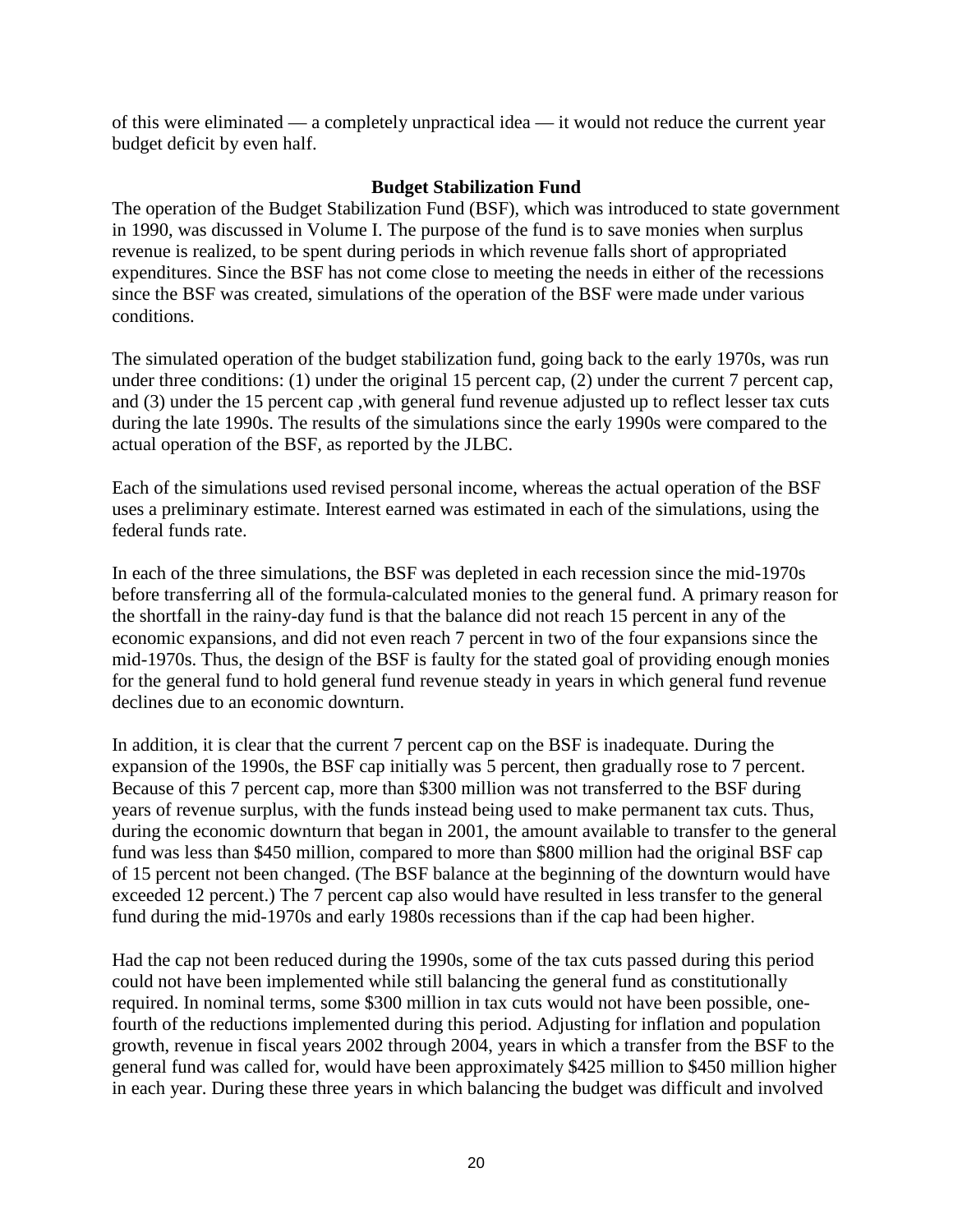substantial spending reductions, revenue would have been about \$1.3 billion higher and an additional \$350 million would have been available to transfer from the BSF to the general fund.

In the current downturn, the 7 percent cap did not affect the balance in the rainy-day fund since the depletion of the fund during the previous downturn and the formula transfers would have produced a BSF balance of only 4 percent. However, by not making the \$300 in tax cuts during the late 1990s, inflation- and population-adjusted revenue would be around \$500 million per year higher. In this scenario, spending cuts and/or revenue enhancement still would be needed to balance the budget in the current fiscal year and in the next year, but the magnitude of the deficit would not be as large.

That a sizable deficit remains even in the scenario of a higher BSF cap and lesser tax cuts during the late 1990s indicates not only that the operation of the BSF is faulty, but that the adjusted amount of tax cuts implemented since the early 1990s still was much too large given the amount of spending reductions implemented. A stronger rainy-day fund would have precluded some of the tax cuts from being passed, not only in the late 1990s but in recent years as well.

The actual operation of the BSF is considerably different from that modeled, even in the second simulation of a 7 percent cap. While the simulations used actual personal income instead of the personal income estimates used in each year, the largest cause of the variance is that the Legislature rarely has made transfers to or from the BSF in accordance to the amount calculated by formula. While slightly fewer monies were actually deposited to the BSF during the prior expansion than called for by the formula, the Legislature fully funded the BSF (up to the 7 percent limit) in recent years, considerably exceeding the transfers calculated from the formula.

#### **Resolving the Current Deficit**

Arizona's economy has been in recession since autumn 2007. Already lengthy, the economic downturn in the state will be prolonged and worsened by a deepening national and global downturn.

During a recession, the demand for goods and services provided by many private-sector companies declines, as consumers experience job losses, wage reductions, investment losses, or simply become more cautious in their spending. As a result, companies need fewer employees and employment in the private sector falls.

Unlike much of the private sector, the demand for most public-sector services does not decline during a recession (though the pace of increase in demand slows). For example, children continue to attend school, workers continue to use roads and highways, households continue to produce trash and wastewater, and needs for fire protection do not abate. In some government functions, the demand for public services is countercyclical, rising during an economic recession. The demand for public safety rises since crime tends to increase during hard economic times. The demand for unemployment benefits, food stamps, and other public assistance is higher during recessions due to increases in the number of unemployed and to reductions in income among those still working.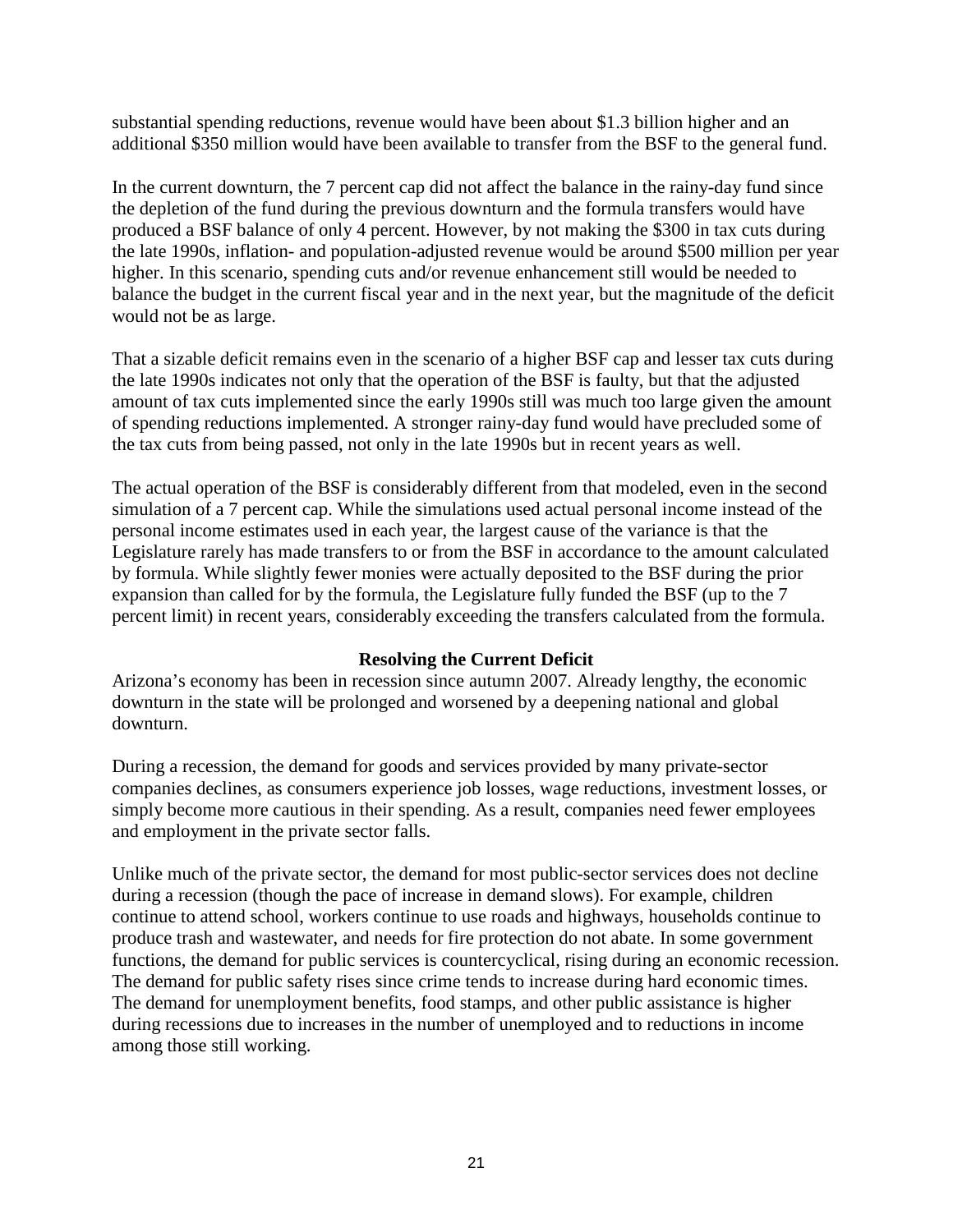Despite the need for stable, if not increasing, funding during recessions, ever since the first round of tax cuts were passed in the 1979-to-1981 period, general fund revenue during economic downturns has been inadequate to meet the expenditure needs. The budget deficits during the early 1980s recession and during the late 1980s-to-early 1990s downturn were resolved through a combination of spending reductions and tax increases. In the early 2000s, the deficits were resolved through spending reductions and transfers from the rainy-day fund. So far in the current recession, transfers from the rainy-day fund and spending cuts have been used. The magnitude of the projected deficits in the current and subsequent fiscal year present an enormous challenge: either revenue will need to be raised, or spending cuts will have to be far more drastic than ever before.

The budget stabilization fund was designed to largely mitigate the need for spending reductions during recessions, but changes to the original statute, particularly the reduction in the cap from 15 percent to 7 percent, left the BSF unable to serve its intended function. Balancing the budget by spending reductions has been made more difficult by the increasing proportion of funding that is protected from cuts by voter-approved initiatives or statutory mandates. The JLBC estimates that 66 percent of the 2009 general fund appropriation is off limits to spending cuts.

In the last fiscal year, the general fund revenue was more than \$1 billion short of the appropriated expenditures. A large transfer from the rainy-day fund and a variety of accounting techniques were used to balance last year's budget such that only modest spending cuts were required. Since these accounting maneuvers work only once, they are not available to resolve the projected deficit in the current fiscal year.

To appreciate the severity of the current economic downturn, the projection of the state government's general fund budget deficit in the current fiscal year is \$1.2 billion (beyond the deficit in the last year), but this deficit projection will climb if the economy continues to worsen. Some of this deficit will be made up by monies currently in other funds. In addition to the \$120 million balance in the rainy-day fund, the Governor's budget management plan released on October 1, 2008 assumes that \$50 million is available to transfer from other funds, and at least \$75 million is available from revenue enhancements. Considering these transfers, the general fund shortfall still is projected to be near \$1 billion in the current fiscal year.

Further complicating the resolution of this year's deficit is that a larger deficit is projected for the next fiscal year. Thus, even if the federal government helps to bail out the state government in this fiscal year, it is likely that the state still will need to take significant actions to balance the budget in the next fiscal year. The magnitude and timing of any influx of federal funds is speculative, such that the state cannot rely upon this as a possible solution.

While a \$1 billion deficit after fund transfers represents 10 percent of total general fund appropriations in the current fiscal year, it is nearly 30 percent of the portion of the appropriations that is "discretionary." Since significant spending reductions are unlikely to be applied to large portions of the discretionary budget, such as the correctional system, the spending reductions necessary to balance the budget in the remaining categories would be huge.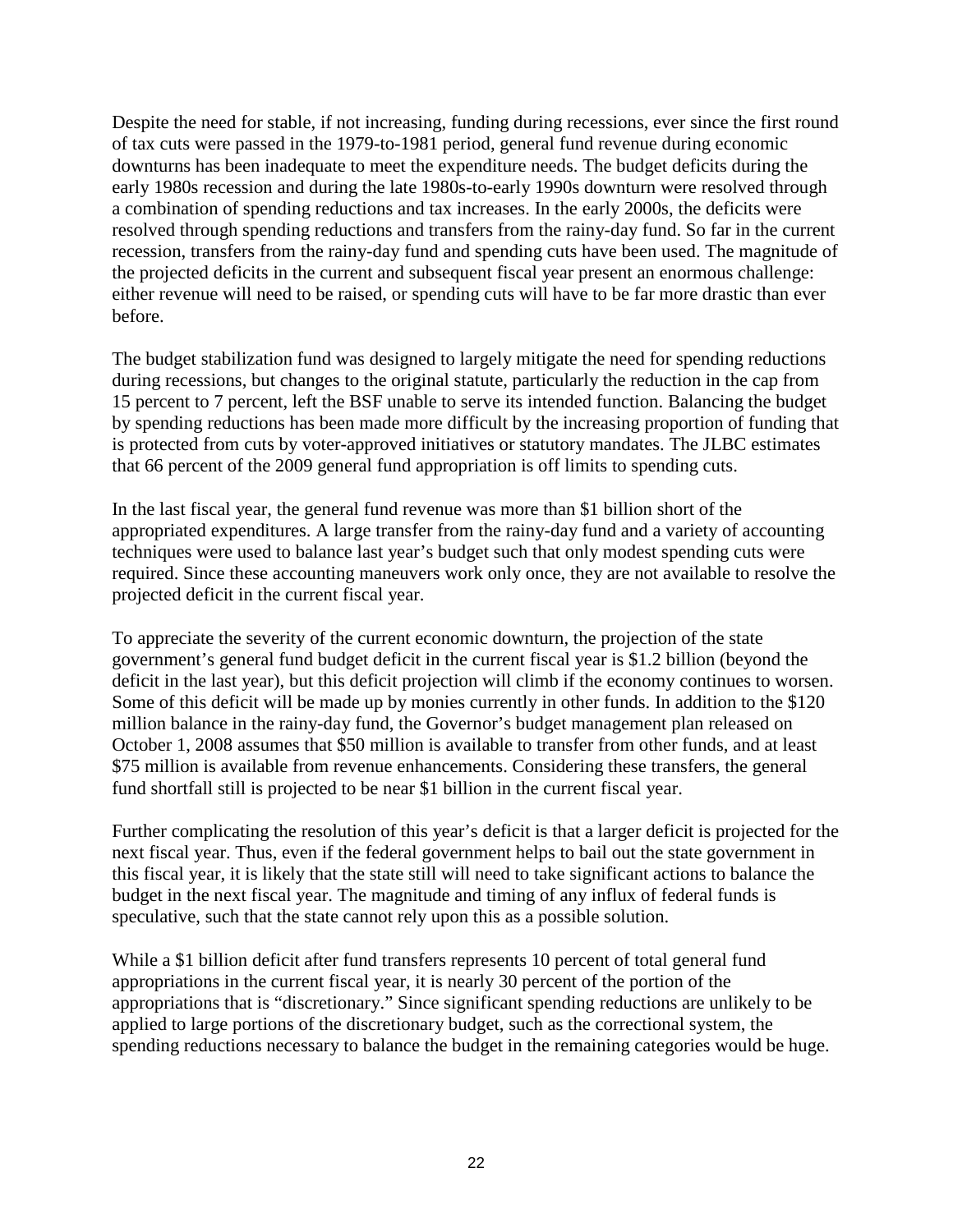The shortfall will need to be eliminated through spending cuts and/or revenue enhancements. The two-thirds requirement for a tax increase makes the latter option less likely to be implemented. However, imposed decreases in public spending during recessions come at the same time that demand for public services is stable or rising, resulting in a reduction in the quantity and/or quality of government services. For the most disadvantaged of those consuming public services, real hardship can ensue.

Spending reductions by governments during recessions not only negatively affect those being served, but also worsen economic conditions. The spending cuts take the form of reductions in government employment and in government purchases of goods and services from the private sector. The latter obviously has a detrimental effect on those private-sector companies selling directly to the public sector. Governor Napolitano's directive of October 8, 2008 to freeze contracts in excess of \$50,000 was the first step in this process.

Government workers laid off during a recession have little hope of finding another job in Arizona in the near term. If unemployed workers leave Arizona to seek employment opportunities in a state less hard hit by the recession, then all of the expenditures that the former workers made at private-sector companies will be lost to the Arizona economy, as will the sales taxes and other public-sector taxes and fees paid by the former workers.

If unemployed government workers remain in Arizona, their spending will decline, negatively affecting the companies at which the former workers shop, and also adversely affecting the collection of sales taxes, on which Arizona's governments are disproportionately dependent. Thus, in addition to reducing demand for private-sector goods and services, cutting the publicsector workforce will cause public-sector revenue to decline.

Further, laid-off government employees will be eligible for unemployment insurance payments and may qualify for other public welfare, such as food stamps. Thus, the savings to state government of not paying the former workers' salaries and benefits will be partially offset by rising payments to the ex-workers for unemployment insurance and other public welfare programs.

The result of state spending cuts of \$1 billion would be to very significantly worsen and lengthen the economic recession. A total of approximately 20,000 workers (8,000 state government and university workers and 12,000 others) might lose their jobs.

The reduction of government spending during a recession has the effect of trying to balance the public budget on the backs of a relatively small share of the state's residents and businesses primarily the laid-off workers, and secondarily the private-sector companies (and their employees) at which the laid-off workers shop.

## **Spending Reductions Compared to Revenue Increases**

Spending reductions are not the only way to balance the budget. The Governor's Budget Management Plan released on October 1, 2008 includes nontax revenue enhancements, though no details are presented in the plan. In any case, nontax revenue enhancements will not be